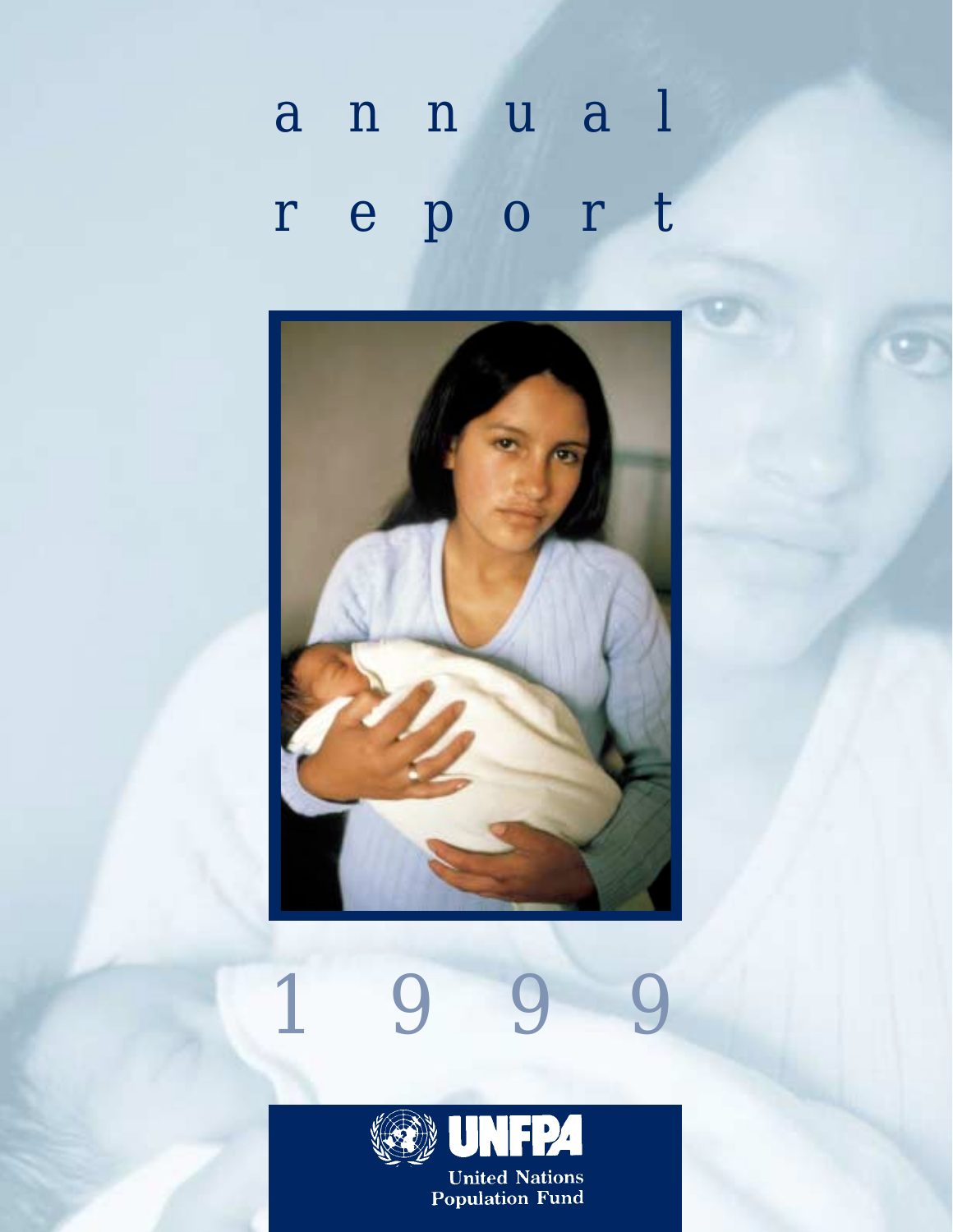# *Special Focus: UNFPA and Adolescent Reproductive Health*

# *Contents*

| <i>Foreword</i>                                                                           | 02        |
|-------------------------------------------------------------------------------------------|-----------|
| UNFPA in 1999 – Programme and Financial Highlights                                        | <i>03</i> |
| Adolescents and Reproductive Health Care                                                  | N6        |
| Tables: Funding Allocation by Region                                                      | <i>19</i> |
| <i>Appendices</i>                                                                         |           |
| <b>Appendix A:</b>                                                                        |           |
|                                                                                           | 22        |
| <b>Appendix B:</b>                                                                        |           |
|                                                                                           | 22        |
| <b>Appendix C:</b>                                                                        |           |
|                                                                                           | 23        |
| <b>Appendix D:</b>                                                                        |           |
|                                                                                           | 2.5       |
| <b>Appendix E:</b>                                                                        |           |
| General Assembly Special Session to Review Implementation of the ICPD Programme of Action | <i>29</i> |

*Cover: photo of young mother and child from Colombia by WHO/J. Littlewood.*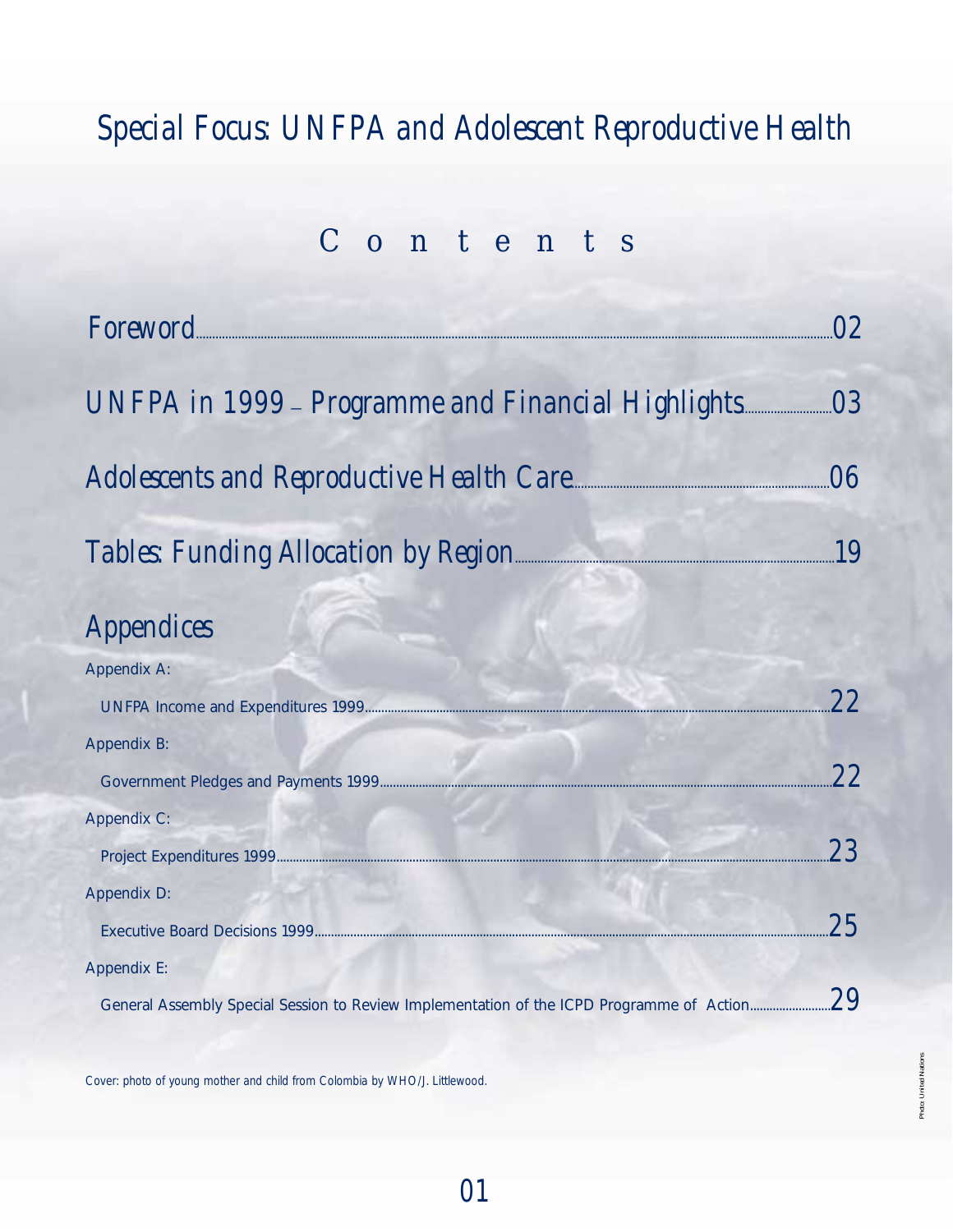## *Foreword*

1999 was a momentous year for UNFPA. The "ICPD+5" review, our 30th anniversary, and the birth of the 6 billionth person provided us with unique opportunities to look at where we have been and where we are going in our quest to help people make informed, responsible and free choices regarding their sexual and reproductive health.

By far the most important outcome of the 21st Special Session of the United Nations General Assembly was the adoption of a set of "key actions" to help realize the Programme of Action adopted at the 1994 International Conference on Population and Development (ICPD) in Cairo. The actions, which include new benchmarks, focus on such areas as the need to provide

information, counselling and services to young people; to combat high levels of maternal mortality; to provide universal primary education; to combat the spread of HIV/AIDS; to promote gender equality; to reduce abortion and address the health consequences of unsafe abortion; and to build real partnerships to help achieve the ICPD goals.

Achieving the goals set out in Cairo and in New York at the fifth-year review will require greater political commitment, further development of national capacity, increased international assistance and larger domestic resources. There is also a strong need to further develop effective, transparent partnerships with NGOs, religious groups, the education and academic communities, and the private sector.

#### At the top of the agenda today are two

kinds of epidemics: HIV/AIDS and violence against women and girls. Both are fueled by gender discrimination and stereotypical notions about manhood and femininity. The empowerment of women and girls, through better education and health care, remains a cornerstone of our work around the world. Women must be able to protect themselves, and men must be prepared to help them do so.

Empowering women and men to make their own choices results in smaller and healthier families. Nearly 60 per cent of women in developing countries now use family planning, and fertility has fallen by half since 1950. Experience shows that satisfying individual rights, needs and aspirations meets national goals and global imperatives. Smaller families help to combat poverty, ill health and illiteracy, and to secure lasting economic well-being for people as well as countries.



In all of the 144 countries where the Fund was active in the past year, our support reflected the goals and activities laid out in the ICPD Programme of Action. We spent a total of \$187 million in our main programme areas of information and education, reproductive health services, and advocacy and policy development.

Emergency reproductive health supplies were provided to earthquake victims in Turkey, Orissa cyclone victims in India, Kosovar refugees, and conflict victims in East Timor. The emergency kits sent to some 350,000 Kosovar refugees in Albania included equipment for safe deliveries and emergency contraceptives for rape victims. In Kosovo, which has

> the highest maternal mortality rates in Europe, the Fund provided training and equipment to ensure safe delivery of newborns and quality maternal care in hospitals and clinics. In East Timor, the Fund distributed emergency home delivery kits to mothers since there was little or no maternity care available.

> During the year, we paid special attention to meeting the reproductive and sexual health needs of young people. While nearly half of all countries have taken measures to address the reproductive health needs of adolescents, as they were urged to do in Cairo, much work remains to be done. This year's annual report focuses on the challenges of providing youth-friendly information and services to the largest youth population in history.

The United Nations Population Fund remains committed to providing truly universal reproductive health care. The review undertaken in 1999 confirms our belief that population is not a matter of numbers: it is a matter of people. That is the basis of the global consensus: it is the foundation for the progress we have made so far, and it will be the key to success in the future.

Warrk

Dr. Nafis Sadik Executive Director United Nations Population Fund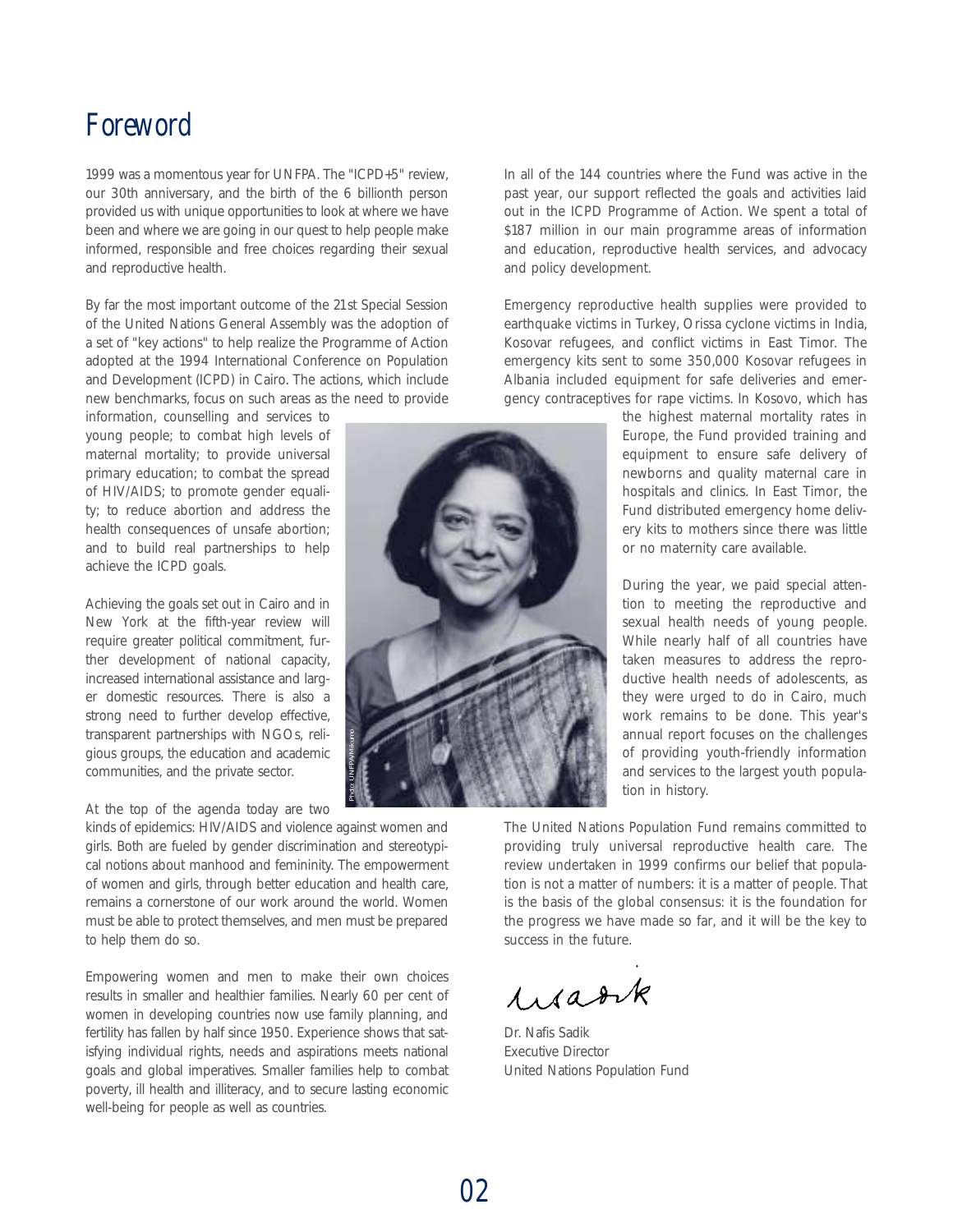*UNFPA in 1999– Programme and Financial Highlights*

*03*

*Photo: United Nations*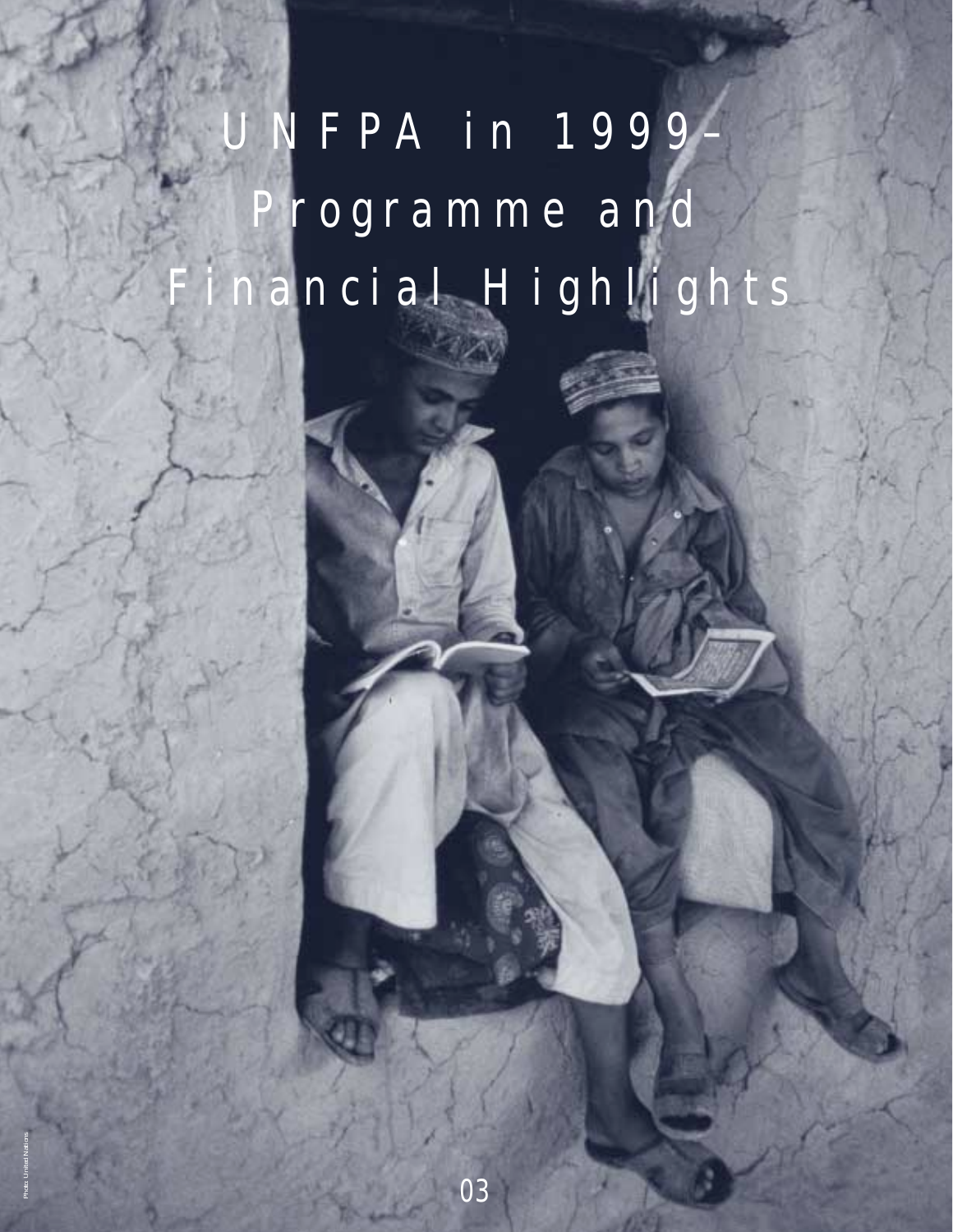# *UNFPA in 1999 – Programme and Financial Highlights*

## *Pledges and contributions*

- Regular income in 1999 totalled \$249.9 million, a decrease of 9.8 per cent compared to the 1998 income of \$277.0 million.

- Pledges to UNFPA's general resources in 1999 totalled \$245.1 million, \$24.1 million less than in 1998, a decrease of 9 per cent. At year's end, cumulative pledges through 1999 totalled about \$4.9 billion from a cumulative total of 172 donors. The number of donors in 1999 totalled 69.

- An additional \$36.2 million was provided through multi-bilateral co-financing arrangements, an increase of approximately 12 per cent compared to the \$32.4 million in 1998.

- Total income in 1999 was \$286.1 million, compared to \$309.4 million in 1998.

## *Expenditures*

- Project expenditures in 1999 totalled \$187.2 million, as compared to \$216.6 million in 1998. The 1999 figure includes \$150.9 million for country programmes, compared to \$174.7 million in 1998; and \$36.3 million for intercountry (regional and interregional) programmes, compared to \$41.9 million for 1998.

- Technical support services under the successor support cost arrangements approved by the Governing Council in decision 91/37 were \$20.0 million. Administrative and operational services (AOS) costs amounted to \$6.9 million.

- For expenditures in 1999 by major function, by geographical area, and by country category, see graphs on page 5.

## *UNFPA Assistance by Executing Agency*





## *Country categories*

- Executive Board decision 96/15 endorsed the procedure for allocating resources according to categorization of countries into groups and approved the relative shares of resources to groups as follows: Group A, 67-69 per cent; Group B, 22-24 per cent; Group C, 5-7 per cent; countries with economies in transition, on a temporary basis, 3-4 per cent; and other countries and territories, 0.5 per cent. (For a list of countries by group, see Appendix C ).

- The breakdown of resources expended for country programmes and projects in 1999, by group, is as follows: Group A, 63.7 per cent; Group B, 24.4 per cent; Group C, 5.6 per cent; countries with economies in transition, 4.7 per cent; and other countries and territories, 1.6 per cent.

- Total expenditures in 1999 to Group A countries amounted to \$96.0 million, compared to \$109.3 million in expenditures in 1998.

## *Intercountry activities*

- Expenditures for intercountry activities (regional and interregional) totalled \$36.4 million in 1999, compared to \$41.9 million in 1998. By category of activity, these expenditures were: regional, \$12.6 million in 1999, compared to \$15.1 million in 1998; interregional, \$23.8 million in 1999, compared to \$26.8 million in 1998.

- Intercountry programmes accounted for 19.5 per cent of 1999 total project expenditures, compared to 19.3 per cent in 1998.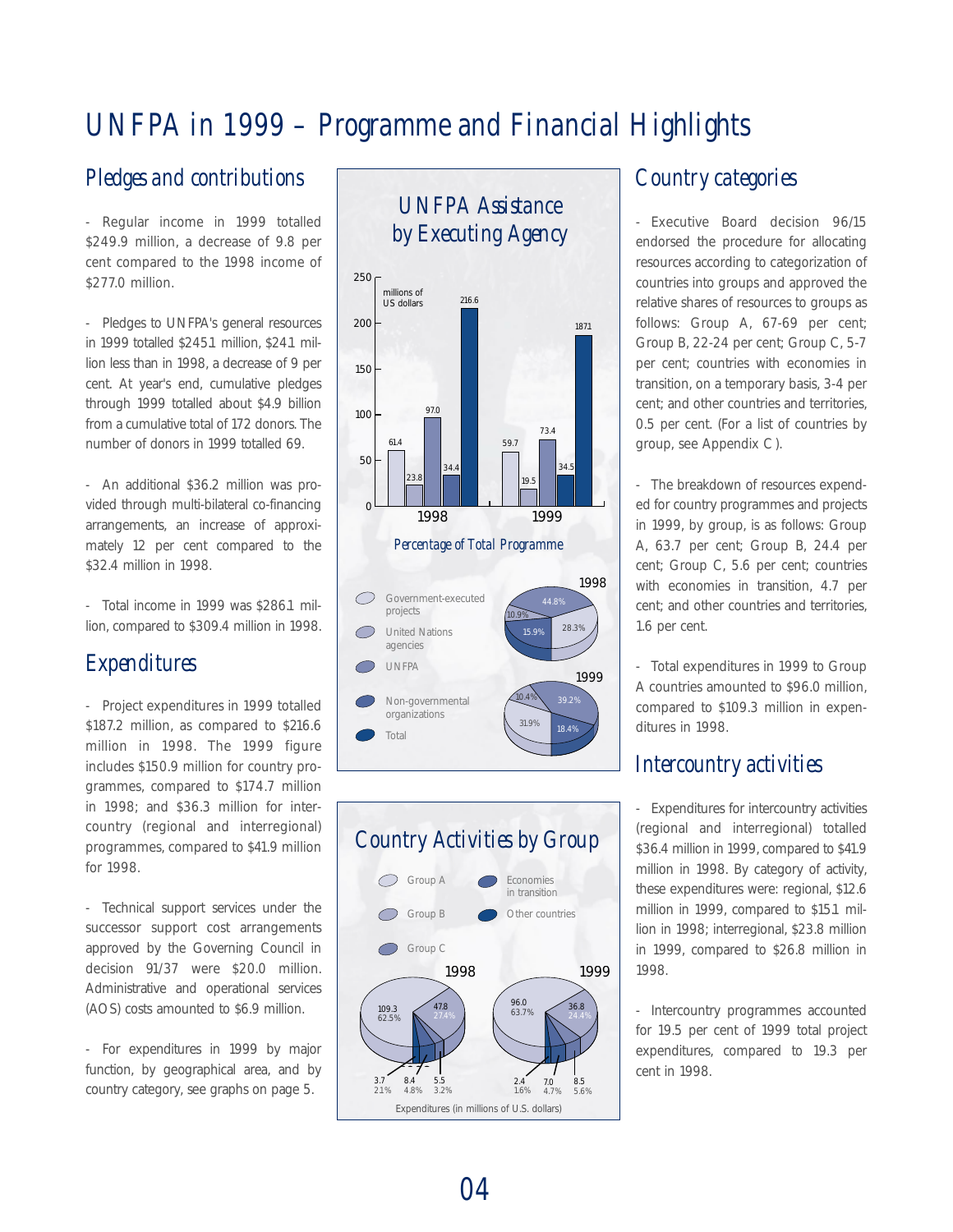

## *Country Population Assessments*

- In 1999, Country Population Assessments (CPAs) were completed in 11 countries (Azerbaijan, Chad, Indonesia, Kazakhstan, Kyrgyzstan, Pakistan, Philippines, Tajikistan, Turkmenistan,

Uzbekistan and Zimbabwe). In the case of one country (Viet Nam), a Common Country Assessment (CCA), rather than a CPA, was carried out.

## *Biennial support budget*

- The provisional estimate for the net expenditure for the biennial support budget (BSB) during the 1998-1999 biennium is approximately \$118.3 million, representing 22.5 per cent of regular resources and 19.9 per cent of total resources income.

## *Personnel*

- As of 1 January 1999, the total number of authorized budget posts numbered 972, comprising 350 Professional (including 156 national programme officers) and 622 General Service staff.

> These include 103 Professional and 135 General Service posts at headquarters, 2 Professional and 2 General Service posts in Geneva and 245 Professional and 485 local General Service posts in the field.

> - The percentage of women on UNFPA's Professional staff at headquarters and in the field was 50 per cent in 1999, one of the highest percentages among United Nations agencies and organizations. Moreover, 7 of the 11 members of the Fund's Executive Committee are women.



*05*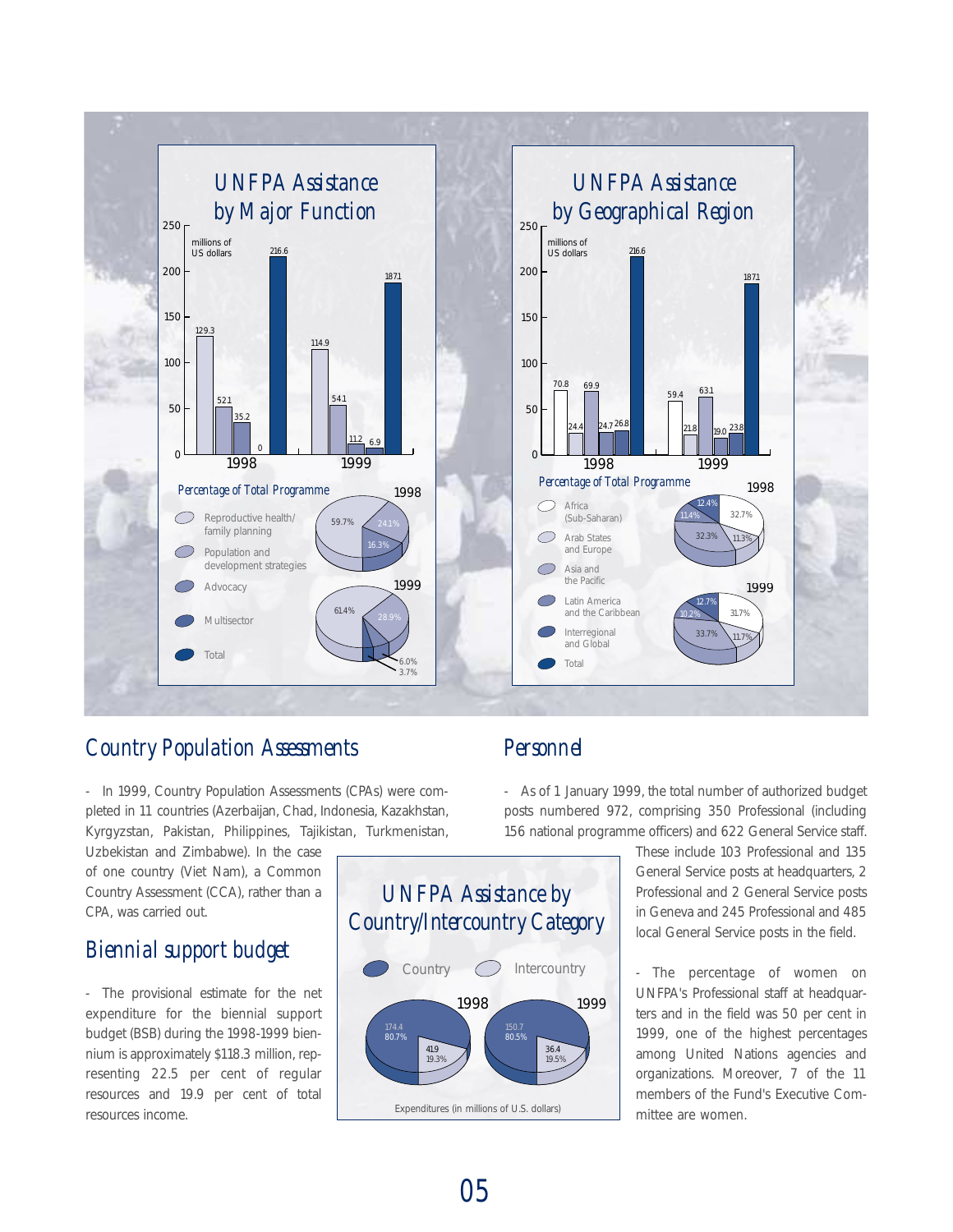# *Adolesce nts and Reproductive Hea lth Care*

*06*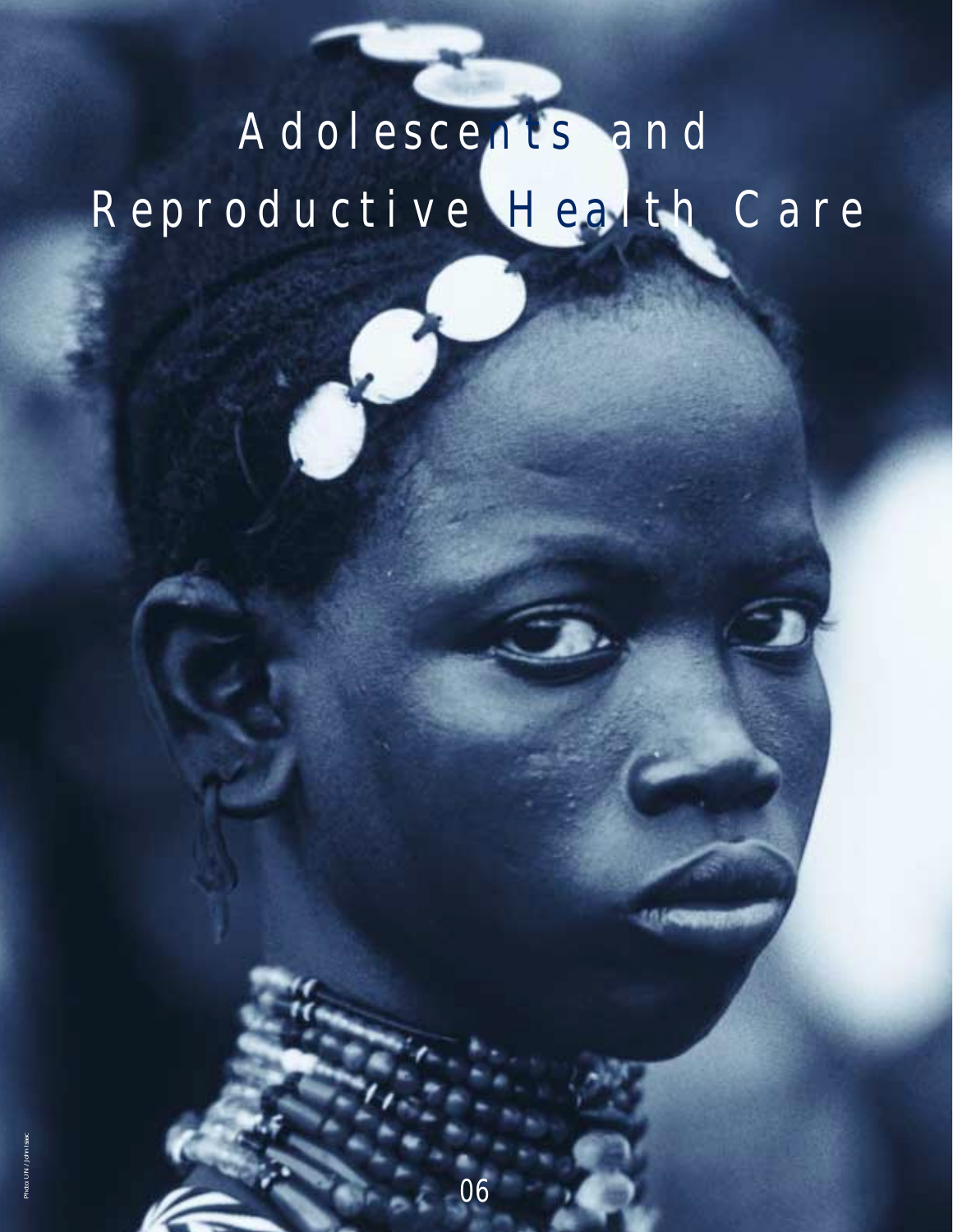## *Introduction*

Nearly half of all people are under 25. Over a billion are young people between the ages of 15 and 24, the parents of the next generation. Their decisions about education, sexual relationships, marriage, and childbirth will have an enormous impact on their lives and, in turn, on their communities and nations.

Young women and men face many risks - unwanted pregnancy, HIV/AIDS and other sexually transmitted diseases, sexual exploitation and alienation  $-$  yet they receive inadequate information, guidance and services to help them negotiate the difficult passage to adulthood. Ignoring these issues incurs a high cost in ill health, wasted opportunities and social disruption.

More than 14 million adolescents give birth each year, and a large proportion of these pregnancies are unwanted. Countless girls drop out of school each day because of pregnancy. Half a million young people acquire a sexually transmitted disease each year. Each minute, six more young people become infected with the HIV virus, which causes AIDS.

In many countries, the topic of adolescent sexuality and reproductive health is politically and culturally sensitive; as a result, reproductive health information and services do not reach most youth. However, some 55 countries have taken policy and programme measures to address the health needs of adolescents. Given the high level of demand, the United Nations Population Fund is intensifying efforts to find acceptable and effective ways to help young people protect their reproductive health and their futures.

During 1999, UNFPA worked closely with the World Population Foundation and the Dutch Youth Council to organize The Hague Youth Forum, which took place 5-7 February, just before The Hague Forum. The event was attended by more than 100 young people from all regions and resulted in numerous recommendations on how to address their sexual and reproductive health needs. About a quarter of the youth who participated in the forum also took part in the 21st Special Session of the United Nations General Assembly.

Using a joint strategy developed with the World Health Organization (WHO) and UNICEF, the Fund worked during

the year to document experiences in adolescent reproductive health care in various countries. We found that some success is being achieved in introducing sexuality education and other emerging issues – such as human rights, harmful practices, and violence – into education programmes and in strengthening teacher training, parent education and community outreach. Reviews of UNFPA country programmes reveal that considerable efforts have been made, with some notable successes, to bring "health to youth". The review also found that much remains to be done.

Developing countries in all parts of the world face serious challenges in addressing adolescent reproductive and sexual health needs. Studies show that accurate information encourages responsible sexual behaviour, including abstinence, among adolescents.

> Many young people are confronted with the possibility of pregnancy and HIV/ AIDS, yet they lack information and ser-



vices to protect themselves. In Viet Nam, for example, while adolescents make up only 12 to 14 per cent of the population, they account for 25 per cent of abortions and 50 per cent of HIV infections. In Mongolia, a government health survey found that

many sexually active female adolescents knew little about reproductive health and contraception and were at high risk of abortion and miscarriage. Fifty-four per cent of the Mongolian adolescents interviewed expressed the desire to learn about reproductive health in school.

In Georgia, while the overall abortion rate has declined considerably since independence, the rate for females aged 15-24 has risen by approximately one third, with about 20 per cent of abortions followed by complications. As with many other countries in the region, the wide reliance on abortion to end unwanted pregnancies is partly due to limited access to youth-friendly services in both the public and private sectors. Sexuality education is not offered in schools in Georgia, and information simply does not reach young people.

*An Indian bride (left); Peruvian children. UNFPA is working to help young people protect their repro-*

*ductive health and their futures. Photo: Viviane Moos*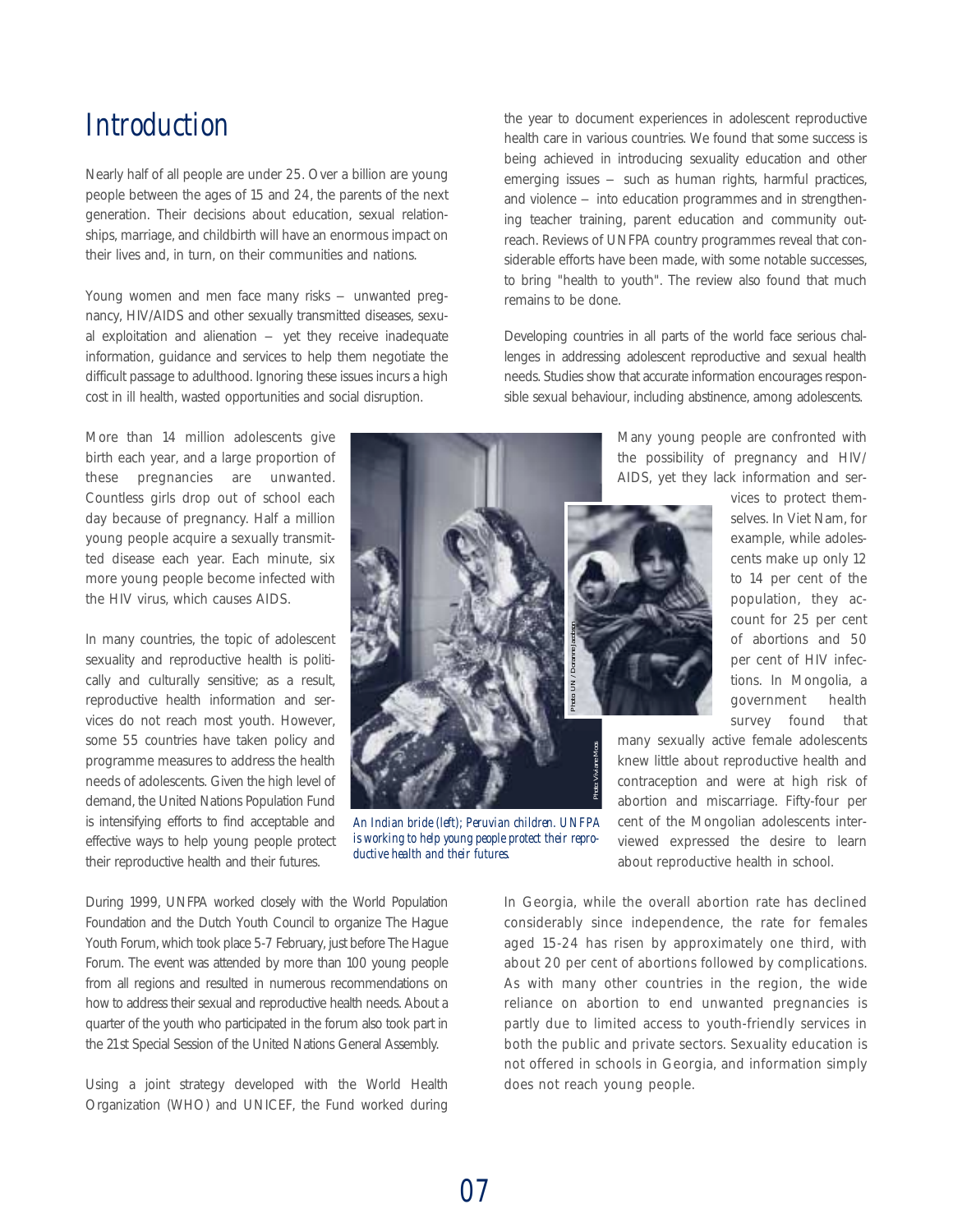This situation is repeated in many countries. In the Philippines, according to a survey conducted in 1999, up to 74 per cent of sexually active adolescents were not using contraception, but the majority admitted that they were not willing or ready to become parents. In Bolivia, 30 per cent of all women are mothers by the age of 19. Raising the average mother's age at first birth from 18 to 23 would reduce population momentum by over 40 per cent.

The spread of HIV/AIDS has highlighted the risks posed by the lack of reproductive health information and services for young people. Approximately half of all people who acquire HIV become infected before they turn 25 and typically die before their 35th birthday. The disease is wiping out years of progress, robbing nations of their most productive workers and children of their parents. Left behind are more than 11 million AIDS orphans.

In hard-hit countries, AIDS is taking a disproportionate toll on young women who are becoming infected by older men. In Namibia, for instance, government figures show that most of the women testing HIV-positive are in their early 20s, while most men are in their mid-30s. In rural Uganda, there are six young women who are HIV positive for every one infected young man.

To address these challenges, UNFPA is working to provide greater access to youth-friendly information and services and to advocate for policies that recognize the rights of young



*Putting herself at high risk for AIDS and other sexually transmitted diseases, this young prostitute plies her trade in a village near Sihanoukville, Cambodia.*

people and promote their reproductive health. A key focus of the Fund's work in adolescent reproductive health is the prevention of HIV infection. In all areas of its work with adolescents, UNFPA works to ensure the participation of young people themselves in the planning, implementation and evaluation of policies and programmes. It also works to address gender issues that affect reproductive health and behaviour.

## *Information, Education and Communication*

As the largest-ever generation of young people enters adulthood, education and information can affect when they marry, how many children they will have, and the well-being of their future families and the nations in which they live. For young women, the right to exercise greater control over their sexual and reproductive lives, free of coercion, discrimination and violence, is the key to a better future.

All young people are not the same. Many are sexually active and many are not; some are already married and some are not. Some live at home and others are on their own, even at an early age. Many go to school and many do not; some are in crisis or difficult circumstances. While their situations vary, all young people need and want information about their sexuality, their reproductive health, and how they can plan their families.

In many parts of the world, school curricula are highly theoretical and not closely related to everyday life. Channels of

> communication between teachers and students are hierarchical, and discussion is limited. The concept of guidance and counselling



*A schoolgirl from Bangladesh. With UNFPA assistance, schools in many countries are providing information on reproductive health, sexuality and nutrition.*

from teachers to students is also lacking. School pro-

grammes may fail to address certain sensitive issues because parents, educators, religious leaders or policy makers may be reluctant to address them. Consequently, many youth-oriented programmes do not offer the information and services that are needed, and education on sexuality, women's health, family planning and nutrition is limited. Various UNFPA-supported programmes are working to overcome these constraints.

Studies show that family life education should begin early, in some countries even before adolescence, to help young people through the years when they are learning about their sexuality and beginning to be interested in sexual matters. Messages for sexually active youth should be different from messages for youth who have not initiated sexual activity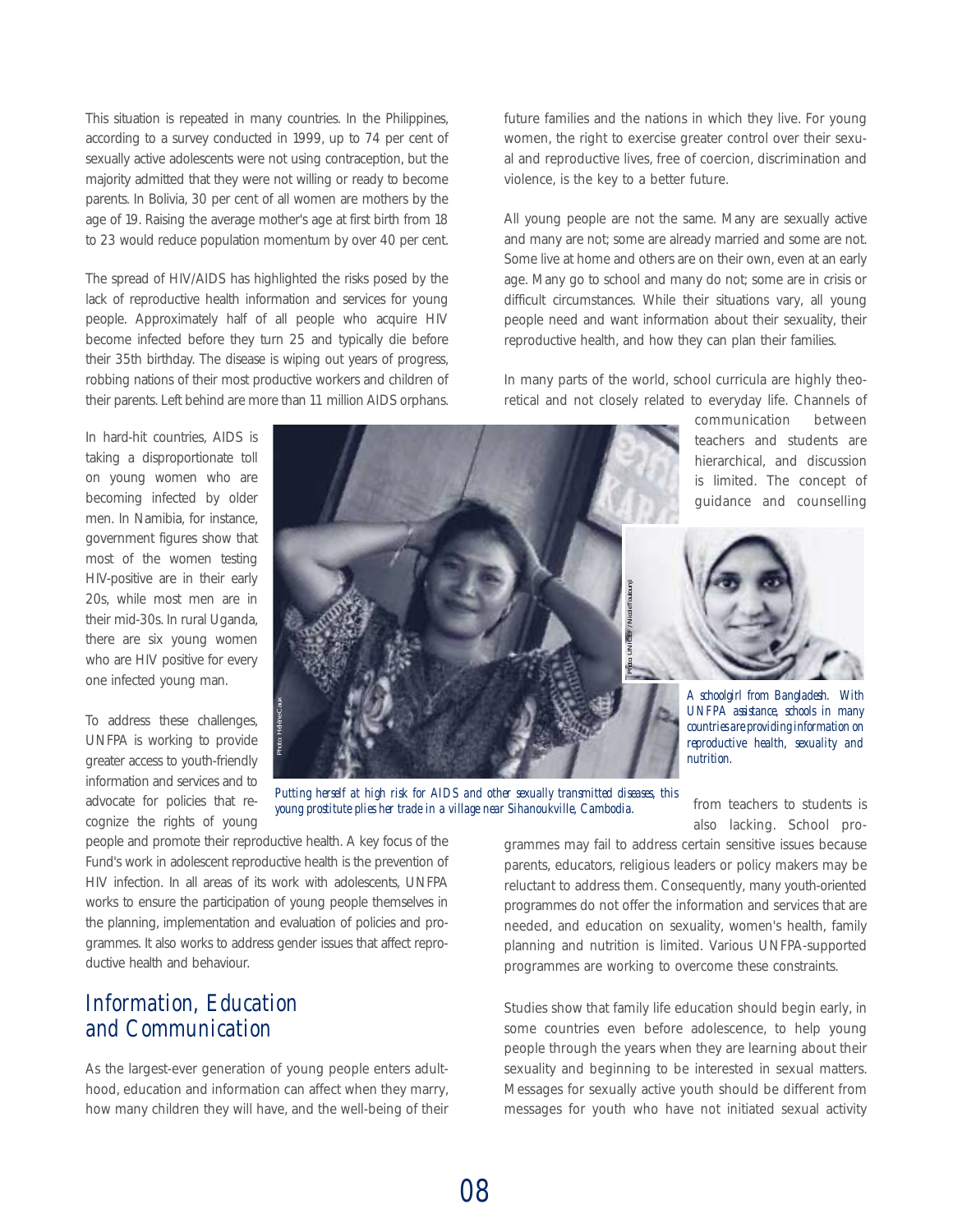and should be as specific as possible. One study in Albania, for example, showed that youth wanted information on such practical matters as how to avoid condom breakage and how to obtain emergency contraception.

In Burundi, UNFPA, in cooperation with WHO, UNICEF and an international NGO, began a reproductive health campaign in 1999 directed at adolescents in two pilot provinces with plans to expand to 10 more provinces in 2000. The programme was designed using the results of a the Ministry of Education and the Ministry of Health. This booklet, designed for adolescent girls, included information on puberty.

In its programme of assistance to the Palestinian people in 1999, the Fund worked with the Palestinian Authority to integrate reproductive health and gender issues into school curricula, adult education, teacher training and youth education programmes. Eighty teachers and supervisors were trained on the most effective techniques for communicating



In Iran, UNFPA supported the Ministry of Education in conducting research on teaching reproductive health and sexuality to students aged 17-24 in evening classes. As a result of the research, the focus of the classes shifted from general population issues to a more direct approach in which students were provided with information on sensitive reproductive matters. A booklet and accompanying poster on successful marriage were developed and printed. With UNFPA assistance, another booklet was published jointly by Syria and Yemen. Regional programmes have been devised to train leaders of the Boy Scouts and Girl Guides to serve as peer counsellors. The regional workshops have had a "cascade" effect in that the trained participants then conduct similar workshops at the national level, producing gender-sensitive information and education materials on adolescent reproductive health.

region, including Egypt,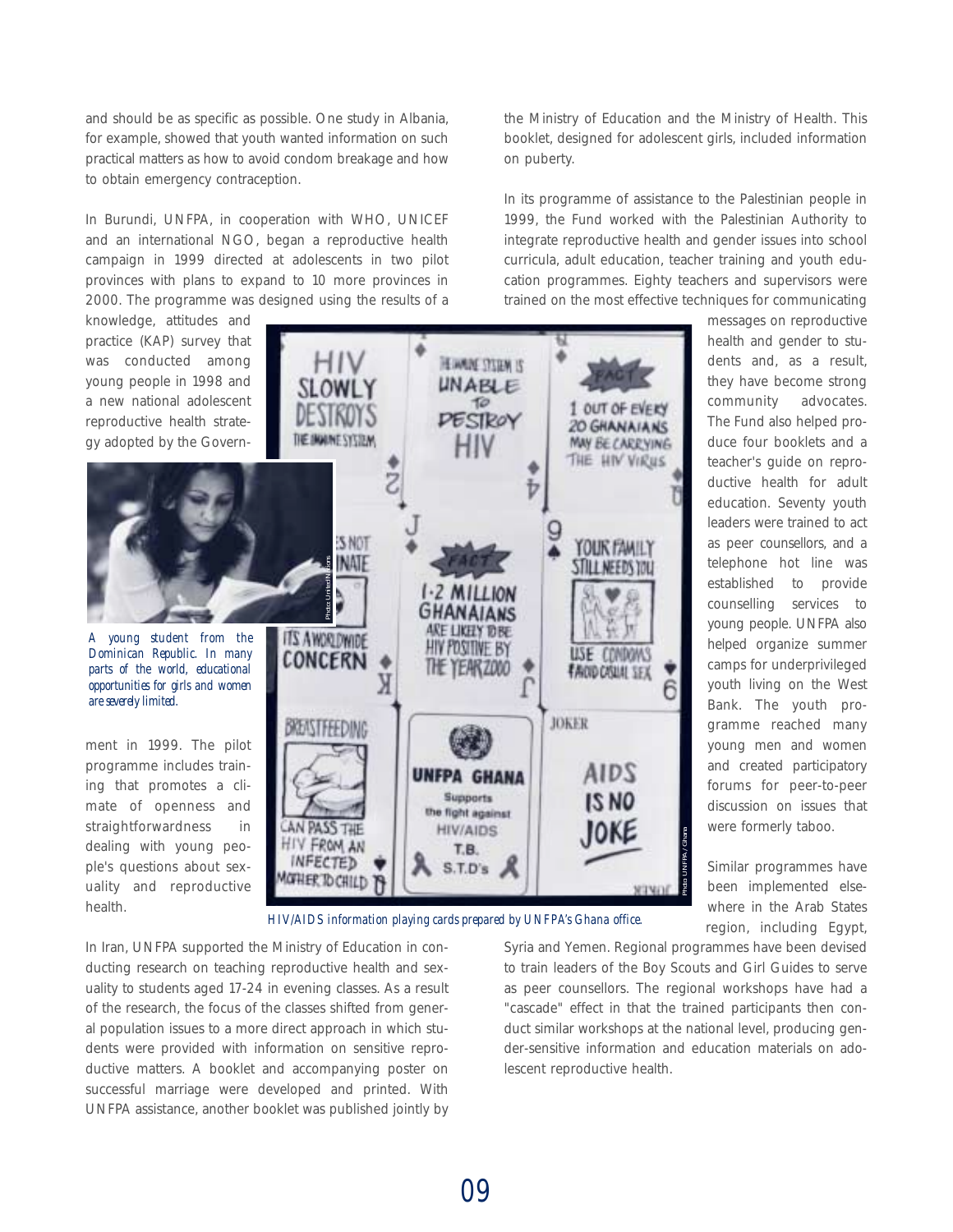## Young People's Health and Education Issues

*One person in six is between the ages of 15 and 24. They need information and services to protect their reproductive health and their futures.*



A female doctor at work in a family planning clinic in Egypt. In some cultures, there is widespread resistance to allowing adolescents access to the kind of services she provides.



Young boys riding on a donkey in the West Bank, where UNFPA helped organize summer camps for underprivileged youth. The camps provided a forum for peer-to-peer discussions of sensitive health issues.

*\* Two million young girls face female genital mutilation each year.*

*\* Only 76 per cent of girls, compared to 96 per cent of boys, receive some level of primary schooling. Of the 130 million children who are not in school, two thirds are girls.*

*\* One in every 10 births worldwide is to a teenage mother. In least-developed countries, one in six births is to a young woman aged 15 to 19.* 

*\* In most African countries, three quarters of women become sexually active during their teenage years. In Latin America and the Caribbean, the age pattern is somewhat older. In more-developed countries, more than 50 per cent of young women are sexually active before age 18.* 

*\* At least one in 10 abortions worldwide occurs among women aged 15 to 19. More than 4.4 million adolescent women undergo abortions every year; 40 per cent of these abortions are performed under unsafe conditions.*

*\* Each day 500,000 young people are infected with a sexually transmitted disease.*

*\* Half of all HIV infections – 8,000 a day – occur in people under the age of 25. Girls are being infected by older men: a new study supported by UNAIDS and WHO found HIV infection rates of 15 to 23 per cent among girls 15 to 19 years old, 26 to 40 per cent among men aged 25 or more, and just 3 to 4 per cent among 15- to 19-year-old boys.*

*\* Of all age groups, the unmet need for contraception is greatest among sexually active young people.*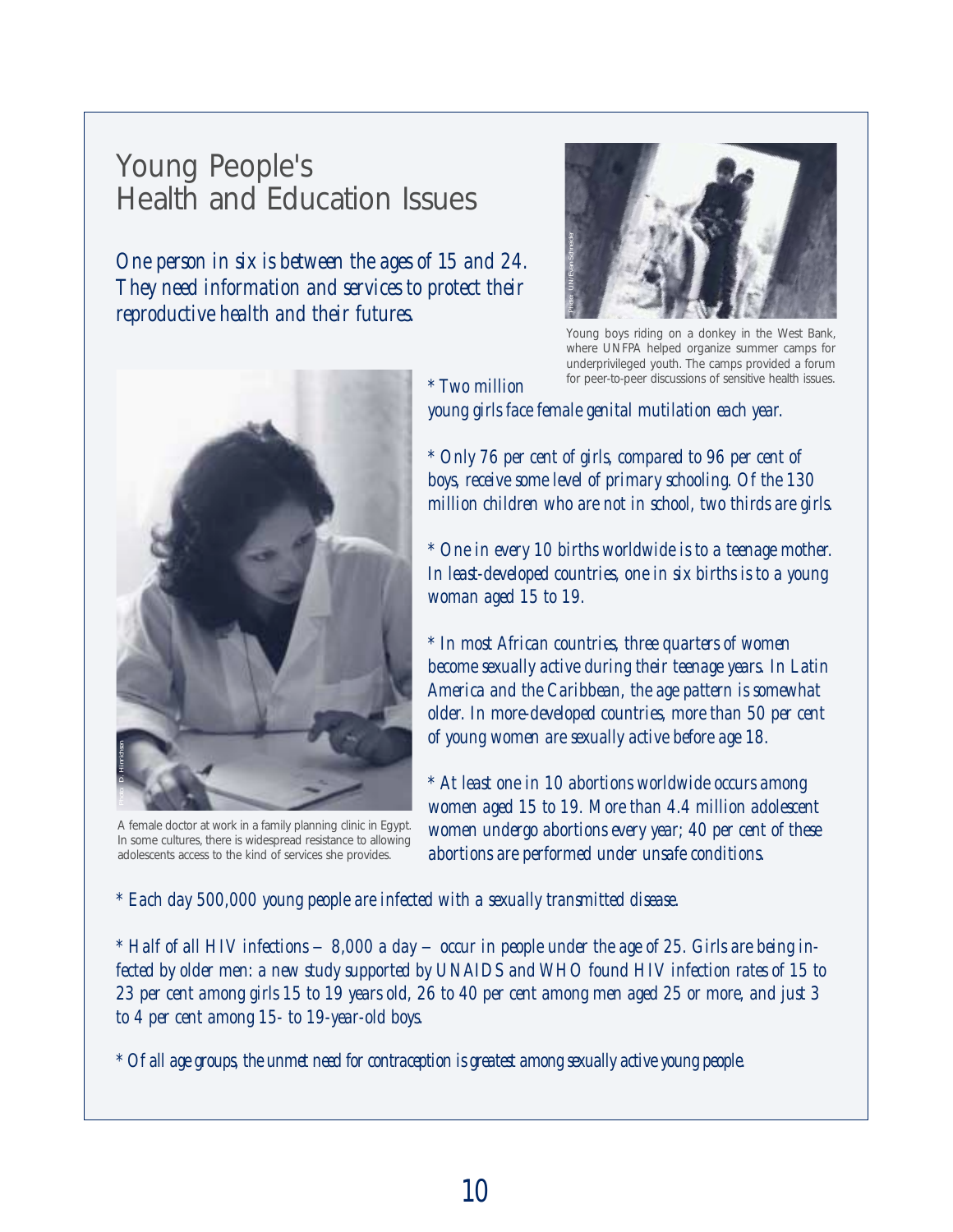# Actions to Meet Young People's Needs

*Specific actions can help young people avoid unwanted and too-early pregnancy, reduce recourse to abortion, and prevent the spread of sexually transmitted diseases such as HIV/AIDS. Moreover, respecting their rights to health and education will prepare them for lives as responsible and productive adults. Increasingly, young men are the target of efforts to promote responsible sexual behaviour and reproductive health. Programmes for young people endeavour to:*

*\* Improve accessibility of health services and information;*

*\* Offer sensitive and respectful counselling in a youth-friendly environment;*

*\* Involve parents, teachers and community leaders;*

*\* Increase sex education in schools and other settings (many studies have shown that sex education does not lead to promiscuity).*



Young people, like these teenagers from Juárez, Mexico, need to learn about

Finding ways to reach young people is a priority. In the vast majority of its country programmes, UNFPA supports information and education programmes both in and out of school. In 1999, UNFPA worked with the Government of Viet Nam to identify different "entry points" where youth can be engaged. Reproductive health issues were integrated into secondary school curricula; counselling centres, youth clubs and "Café Condom" shops were established; a live phone-in programme on adolescent reproductive health was broadcast; communication campaigns were conducted through the mass media; and new information and education materials were developed. As a result, both in- and out-of-school adolescents are being provided with reproductive health information that is more tailored to their specific needs.

In Albania, UNFPA supported a variety of information campaigns for young people that included advertising, radio shows and billboards to promote responsible behaviour. The country office supported a series of peer education seminars, delivered

in an "open, humorous and friendly style", which were extremely well received, generating a demand for future seminars. UNFPA also supported a social marketing scheme for condoms through pharmacies as well as other, non-traditional, outlets.

UNFPA strives to involve adolescents themselves in designing programmes that concern them. For example, in Ecuador, youth have developed their own educational materials, including booklets on adolescent sexuality, sexual relations, adolescent pregnancy and contraceptives. The problem of domestic violence has been taken up by young people as a priority. A youth drama group, formed through a UNFPA-supported project in Quito, has used this theme for several of its plays. The participation of young men, and their willingness to consider the gender dimension and how it affects women in their culture, has been encouraging. In Morocco, the Ministry of Youth and Sports has developed an innovative approach that involves youth clubs. The young people created their own materials, including songs, dramas, puppet shows and other imaginative ways to deliver messages on family planning, sexually transmitted diseases (STDs) and HIV/AIDS, family life and sexual education.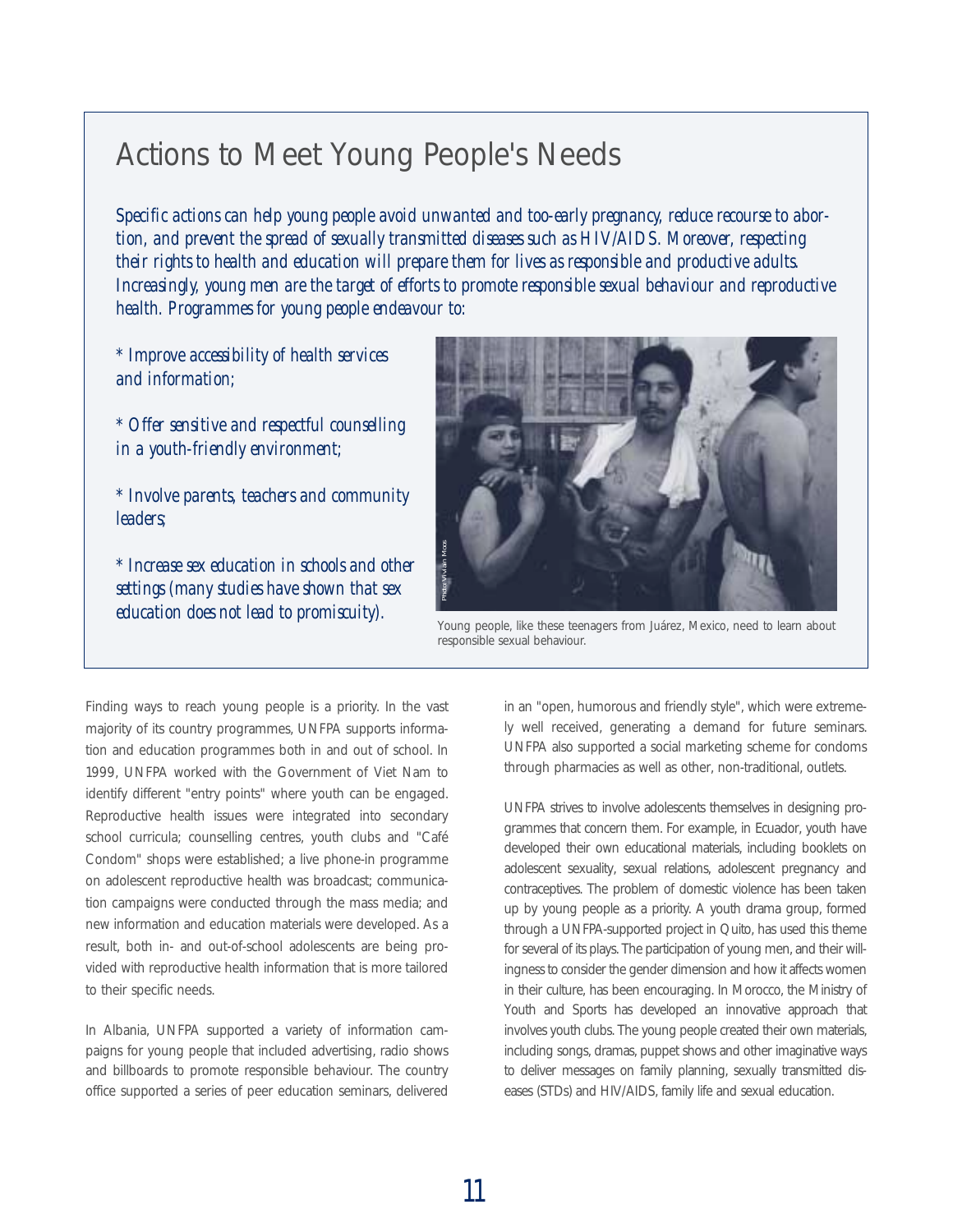In Indonesia, the participation of youth in the development of information and education materials has been extremely important and successful, as has the use of outreach peer educators. However, the outreach workers have so far been limited to urban areas. In provincial areas, the use of family

counselling groups in conjunction with reproductive health programmes in schools has been found to be more effective. In the country's new adolescent reproductive health project, young people will play a key role in planning and implementation.

# Sex Before Marriage Not Appropriate For Youth, Messages Tell Indonesian Adolescents

*Increasing teenage pregnancy rates have prompted non-governmental organizations, supported by UNFPA, to train young people to provide reproductive health information and services to their peers.*



Teens counselling other teens about reproductive health in a UNFPA-supported youth centre in Yogyakarta, Indonesia.

*UNFPA helps to promote responsible behaviour by supporting the production of information and education materials to advise adolescents. The materials also try to reach parents, policy makers and community leaders. The Fund's partners are the Indonesian Planned Parenthood Association (IPPA) and the National Family Planning Coordinating Board (BKKBN).*

*They work under the theme, "Having sex before marriage is not appropriate among youth." Specific messages stress, for example, "Responsible relationships between boys and girls," "The world of youth is free, but there are limitations," and "Youth must get correct and clear information about sexuality."*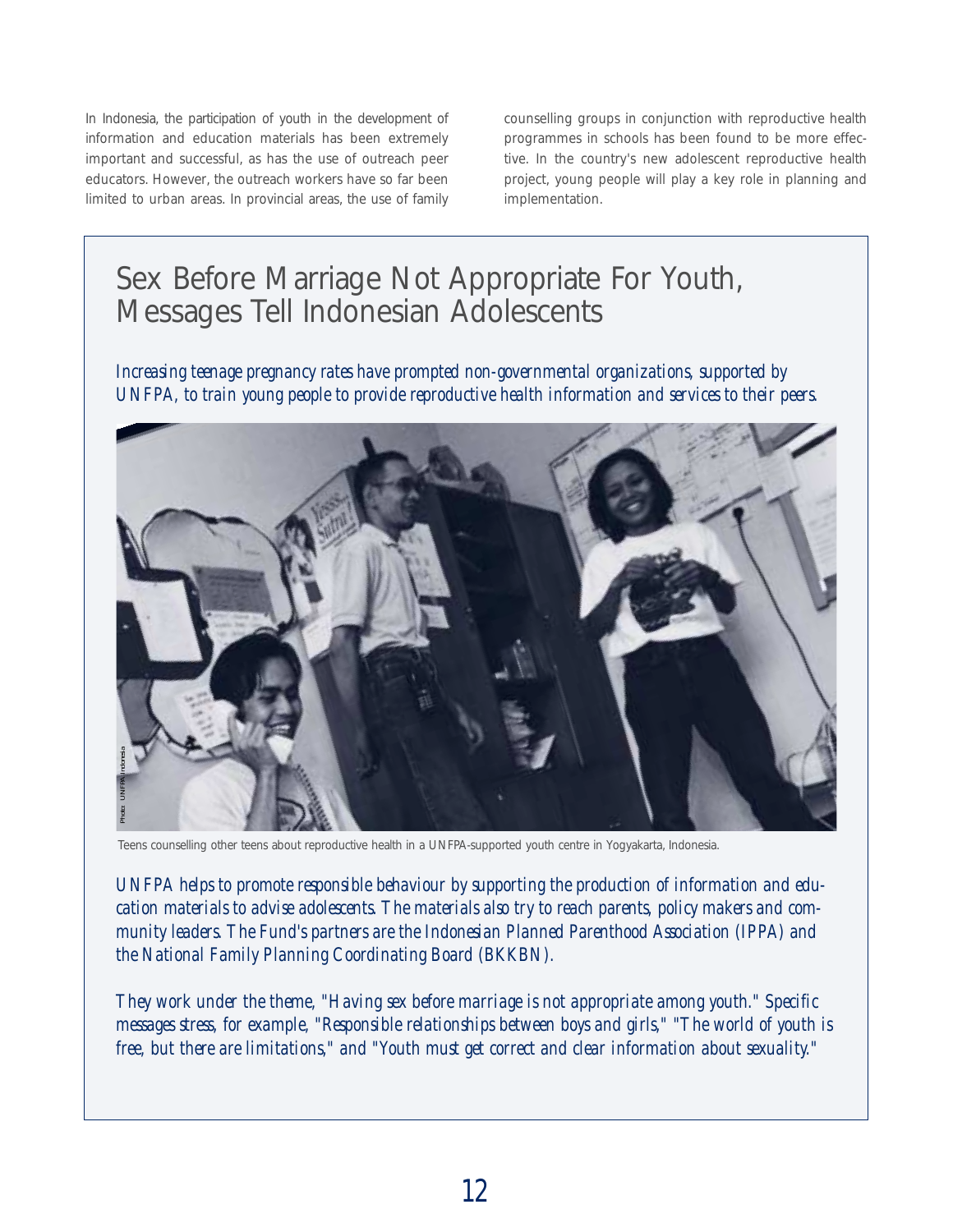Increasingly, UNFPA support is being given to projects that use new information technologies to reach young people. In Romania, for example, the Fund provided assistance to a national foundation to develop an interactive game on CD-ROM dealing with the prevention of STDs and HIV/AIDS, which is being distributed free of charge to schools. Our web site, which we are constantly upgrading, also provides information to young people and allows them to give feedback.

### *Services*

One of the many lessons learned from UNFPA's involvement in promoting better reproductive health for young people is that information and education can be largely wasted if sexually active adolescents and youth do not Education, will help establish a standard that can be adopted by Bolivia's public health system.

In Eritrea, UNFPA helped establish youth centres in the port cities of Massawa and Assab to provide counselling and reproductive health services as well as library and recreational activities, youth rallies and radio programmes. Training on peer counselling and adolescent reproductive health was provided to 26 participants in Assab and 44 participants in Massawa.

In the Dominican Republic, where pregnancy and birth complications are a leading cause of death among teenage girls, UNFPA has supported a programme that has provided training for a network of 360 peer educators who, in addition to carrying out information activities, distribute condoms and provide



*An Eritrean medical worker (left) uses a microscope to check for sexually transmitted diseases; a Brazilian girl cares for her malnourished sibling. Good nutrition and access to medical care are essential components of reproductive health.*

have access to appropriate services. Many governments are increasingly aware of the necessity of providing such services if their other efforts at promoting adolescent reproductive health are to be effective.

In Bolivia, for example, the Ministry of Health is committed to providing special services for adolescents, but so far it has not developed a national model that takes into account the large indigenous and rural populations and the many young people who are not in school. To help the Government address this challenge, UNFPA began a cost-sharing project in 1999 with a bilateral development agency to provide reproductive health information and services to adolescents in three urban districts. Experience from this project, implemented jointly with the Ministry of Health and Ministry of referrals to health services. Within the health-care system, doctors, nurses and other health-care professionals have been provided with training to sensitize them to the needs of the young people. Likewise, in Malawi the Fund provided assistance for a project for out-of-school adolescents that includes a community-based distribution programme of contraceptives. Young people, selected by the community, are trained to distribute the contraceptives and to make referrals to reproductive health clinics. In the clinics, the Fund has supported training of the health-care workers to provide youth-friendly services.

In Algeria, UNFPA has provided support for a youth information project that reaches all of the country's 48 administrative areas through a health care centre in each area. In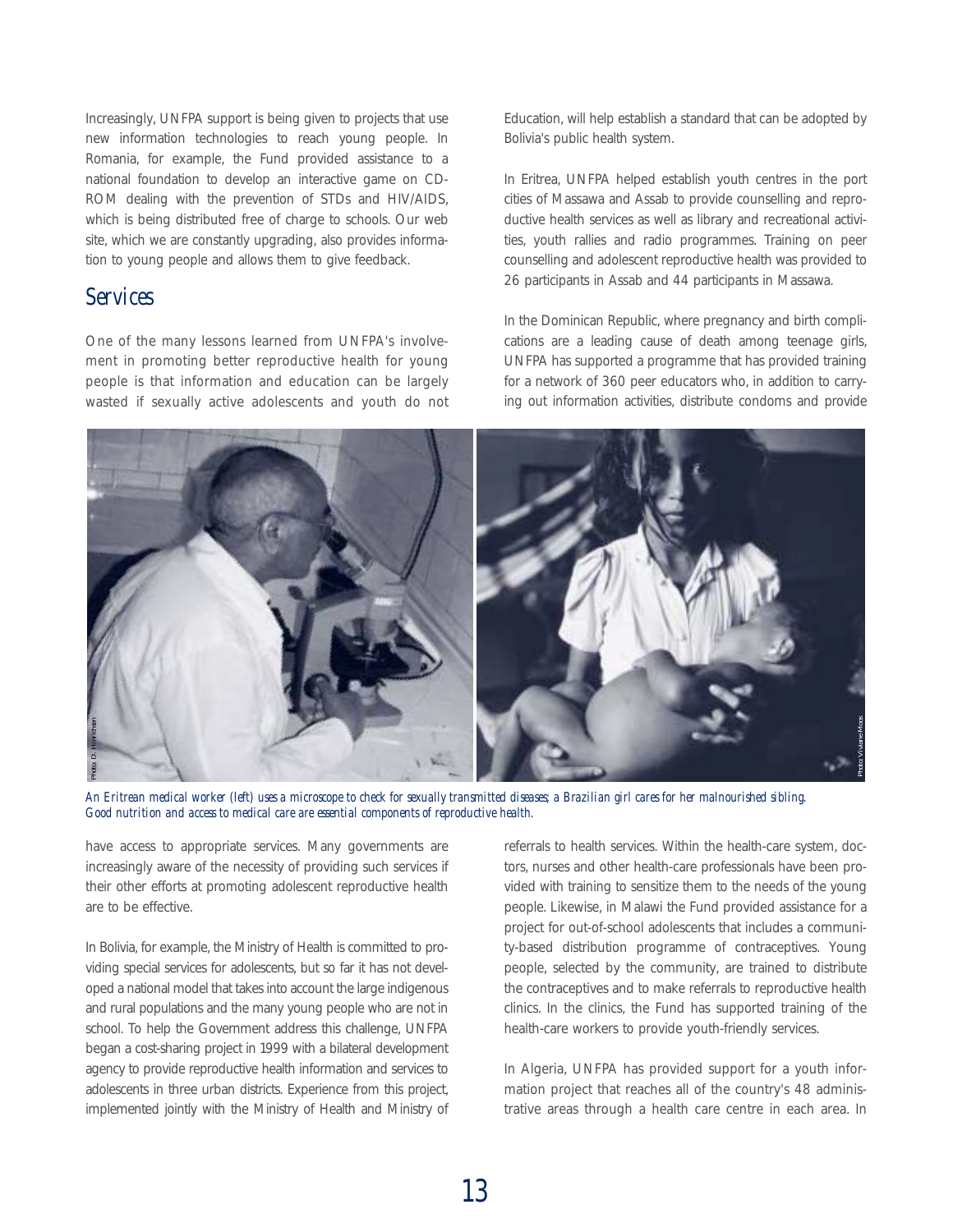order to make the crucial link between information and services, the staff of these centres  $-$  a total of 500 service providers, including doctors, psychologists, surgeons and dentists – have received training on dealing with young people and providing them with the information and care they need to protect their reproductive health.

In Djibouti, UNFPA is working with WHO and UNDP on an adolescent girls' project that includes information and access to quality community-based reproductive health services through midwives, traditional birth attendants, and well-equipped primary health care centres. This is the first project in Djibouti specifically aimed at addressing the needs of adolescent girls, and it brings together four Ministries for coordinated action.

## *Advocacy and Policy Development*

Promoting the reproductive health and rights of young people remains a controversial topic in most countries of the world, involving, as it does, sensitive issues of sexuality and parental rights and duties. One of UNFPA's main programme thrusts, therefore, is to work within country programmes and with national partners to advocate for programmes and policies that will foster the reproductive health of all people, including adolescents and youth.

UNFPA also advocates for basic education, especially for girls, linking it to empowerment efforts. For example, UNFPA works to improve the quality of basic education by introducing new cur-

# Turner's UN Foundation supports UNFPA youth projects

*In November 1999, the United Nations Population Fund received grants worth more than \$4 million from Ted Turner's United Nations Foundation for projects to improve adolescent reproductive health in three regions.* 

*\* Adolescent Reproductive Health in the Pacific Region, with \$2.3 million over three years. The project will work with both in- and out-of-school youth to provide them with reproductive health information and services, as well as training in livelihood skills. It will work with teachers, parents and religious communities to increase knowledge and promote their involvement in adolescent reproductive health in eight of the region's 22 island-countries and territories.*



*\* Health and Well-being of Jordanian Adolescent Girls, with \$1.1 million over three years. Complementing UNFPA's current country programme, the project will help develop a comprehensive youth strategy for Jordan. Through training, education and outreach, it will encourage the participation of 42,000 girls, aged 13-17, in reproductive health activities and life skills development, and will upgrade the skills of hundreds of educators and school counsellors. Advocacy efforts will focus on decision-makers in the Ministry of Education and other ministries, NGOs and school administrators in 26 educational districts.* 

*\* Reproductive Health of Adolescents in the Russian Federation, with \$707,726 over two years. The project, to be carried out with the Russian Family Planning Association, will focus on 100,000-200,000 young people in six regions – Moscow, St. Petersburg, Novossibirsk, Tver, Barnaul and Tomsk. It will support orphans under State care, provide shelters for pregnant adolescent girls, provide reproductive health information to adolescents in summer camps and vocational schools, train medical staff and social workers regarding "youthfriendly" services, and promote advocacy for adolescents. 2604 skills. It will*<br> *Mitties to increase*<br> *inless and territories.*<br> *inls, with \$1.1 million over three years. Complementing*<br> *ill help develop a comprehensive youth strategy for*<br> *it will encourage the participati*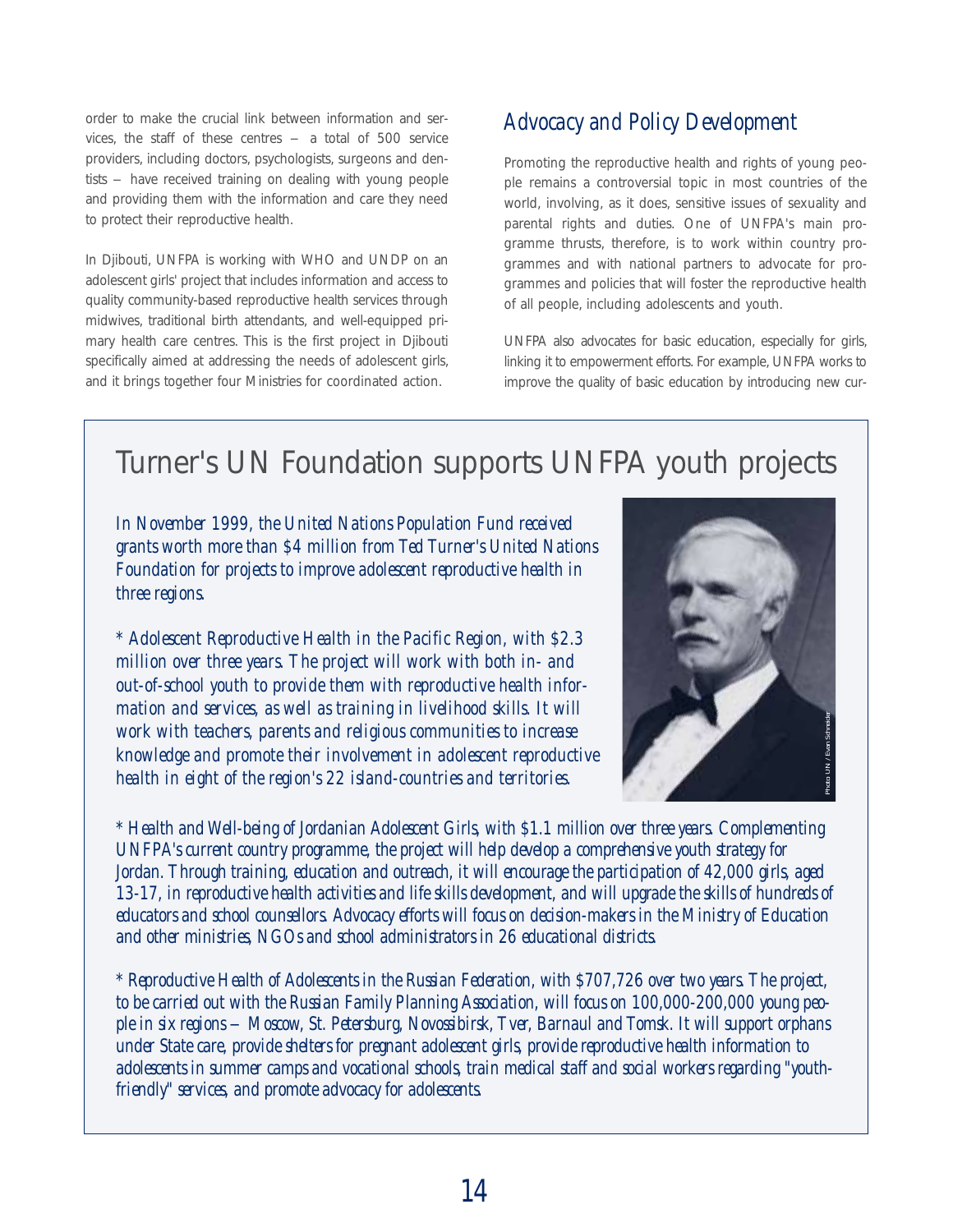ricula that include life skills, HIV/AIDS, gender issues, reproductive health, family life and sexuality education. It supports training programmes for teachers to ensure gender sensitivity in the classroom and programmes to enable them to acquire skills to positively influence the attitudes and behaviours of students. UNFPA also promotes education programmes for both young people and parents to highlight the advantages of education, especially for girls, as a powerful incentive to postponing marriage and childbirth.

In Iran, where over 51 per cent of the population is below the age of 20, UNFPA is working with key government partners to improve adolescent reproductive health within the country's cultural context. In Viet Nam, where the adolescent abortion rate is high, UNFPA has Reproductive health services for young people, particularly if they are unmarried, have been difficult to obtain in the public sector. The concept of adolescent- or youth-friendly services is relatively new. However, through the Ministry of Health, the Government of Uganda is now committed to providing 20 per cent of adolescents with appropriate, accessible and affordable sexual and reproductive health services by 2004. The Fund has worked with a number of traditional cultural institutions in Uganda, such as the Kingdoms of Buganda, Busoga and Tooro, to secure the support of policy makers for youth-friendly initiatives. As a result, the Tooro Kingdom passed a law in 1999 raising the minimum age of marriage from 16 to 18.



ment authorities on the importance of adolescent reproductive education and services. UNFPA supported the Ministry of Education and Training in developing a project to improve in-school programmes. Partially as a result of these efforts, the

*Photo: United Nations*



Government is now formulating a national reproductive health strategy that includes information and services for adolescents.

In Uganda, even though adolescents make up 35 per cent of the total population, few programmes have addressed their specific needs. UNFPA's interventions in the area have largely been confined to providing peer education and counselling services.

*and out-of-school youth with information and services on reproductive health.*

In Namibia, the Fund worked with the Ministry of Information and Broadcasting in 1999 to develop a Population Advocacy Communication Strategy,

which includes the reproductive rights of youth. In Bolivia, UNFPA provided technical assistance to the Government in the formulation of a National Plan for Adolescents and Youth, which includes their rights to reproductive health information and services. In Costa Rica, UNFPA has provided technical support to the Government for the formulation of the "General Law for the Young Person", which has a human rights and gender approach.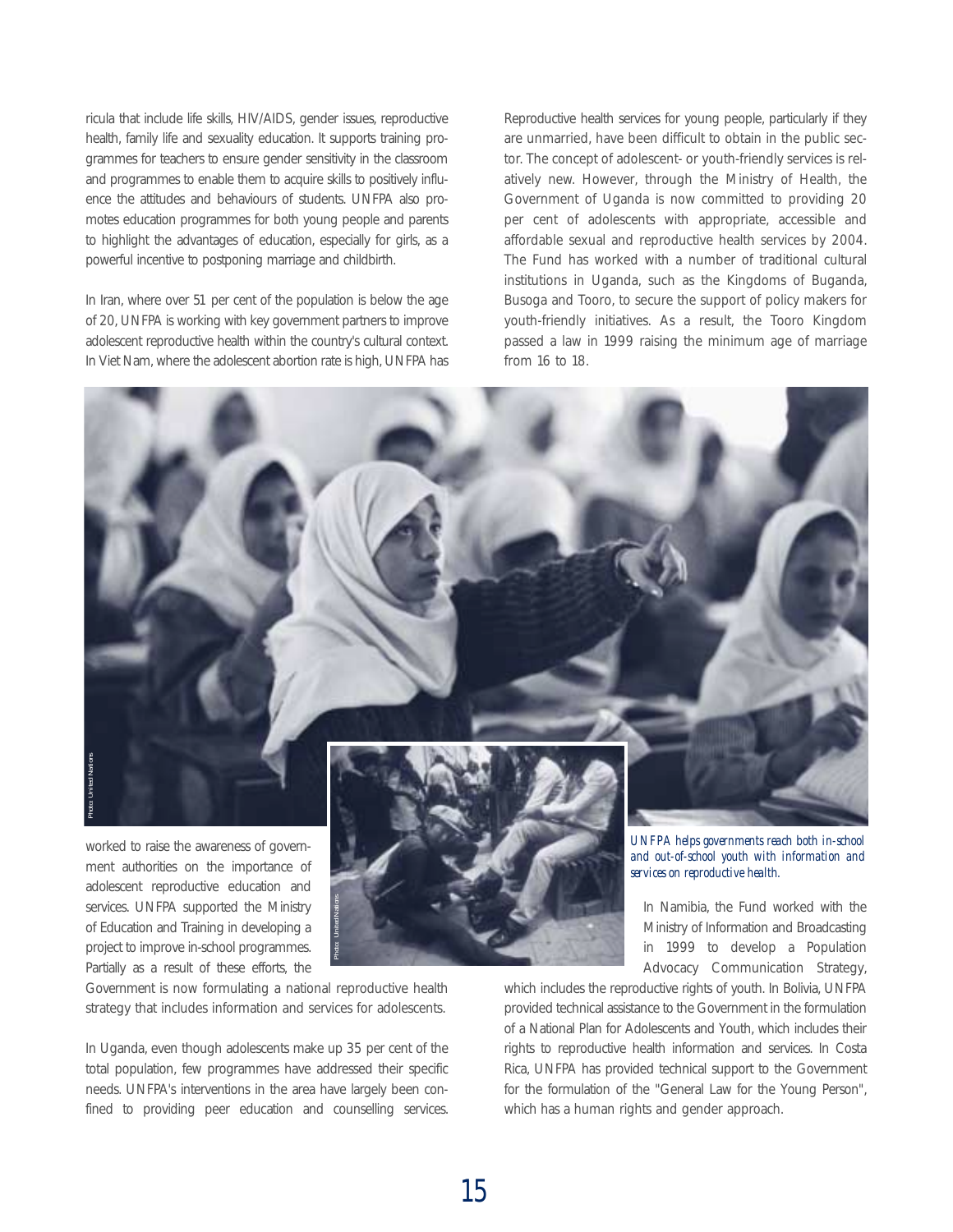## *HIV/AIDS*

"We must act now to give young persons the methods to prevent HIV/AIDS." – Dr. Nafis Sadik, UNFPA Executive Director

Urgent action is needed to slow the spread of HIV/AIDS. Some 8,000 young people become infected each day. Since the epidemic began in the 1970s, AIDS has claimed the lives of some 19 million people and torn apart the lives of many millions more. According to estimates from UNAIDS and WHO, 33.0 million adults and 1.3 million children were living with HIV at the end of 1999. Over 13 million children had lost one or both of their parents to the disease.

Over 95 per cent of people living with HIV are in developing countries, and about half of all HIV infections occur in young

people under 25. In the African countries hardest hit by the pandemic, young women are much more likely to be infected than young men. In western Kenya, for example, one female in four between the ages of 15 and 19 is living with HIV as compared to one in 25 males in the same age group.

Lack of access to appropriate information and services coupled with a reluctance to address sensitive issues such as adolescent sexuality seriously hamper the fight against HIV/AIDS. At the



*An outdoor class in the United Republic of Tanzania, where AIDS education is having a noticeable impact*

ICPD+5 meeting, delegates set a 2005 deadline for governments to ensure that 90 per cent of 15- to 24-year-olds have access to information and services to help them avoid HIV infection, including condoms, voluntary testing, counselling and follow-up.

To date, the only effective preventive measure has been education on how to stop transmission of the virus. There is good evidence that HIV infection rates are stabilizing or decreasing in places where focused and sustained prevention programmes have brought about significantly safer behaviour.

Surveillance testing in urban areas in Uganda over the past five years reveals a 40 per cent drop in HIV infection among pregnant women. This decline is particularly striking in young women and is associated with delayed first sexual intercourse, increased condom use and fewer sexual partners. Uganda's anti-AIDS campaign features open and explicit discussions about sex, roadside billboards that promote safe sex, and NGOs that are helping to educate people about the disease.

The first signs of an HIV turnaround are also being seen among young people in northern areas of the United Republic of Tanzania. Where there are active prevention programmes, prevalence in young women fell by 60 per cent over a period of six years.

Thailand has presented the most comprehensive evidence yet

from the developing world that prevention works. The country's well-established prevention efforts are yielding decreases in HIV prevalence among both pregnant women and young male soldiers. Annual representative surveys of young men show both substantial reductions in risk behaviour and decreases in HIV infection levels.

Information and education on HIV prevention is especially necessary for young people who might otherwise begin sexual activity

with little thought of the risks involved. During 1999, UNFPA supported a wide range of HIV prevention activities for youth and adolescents in 128 countries. Informational and awareness-raising activities included theatre performances in Jordan, Malawi, Moldova and Rwanda; youth camps in Jordan, Latvia, Romania and the Syrian Arab Republic; parent education in Estonia, Poland and Uganda; discussion groups in Bhutan and South Africa; clubs in Guinea and Haiti; student competitions in Mali and Myanmar; church activities in Papua New Guinea; magazine articles in Honduras; sports activities in Niger; and film screenings in South Africa and Togo.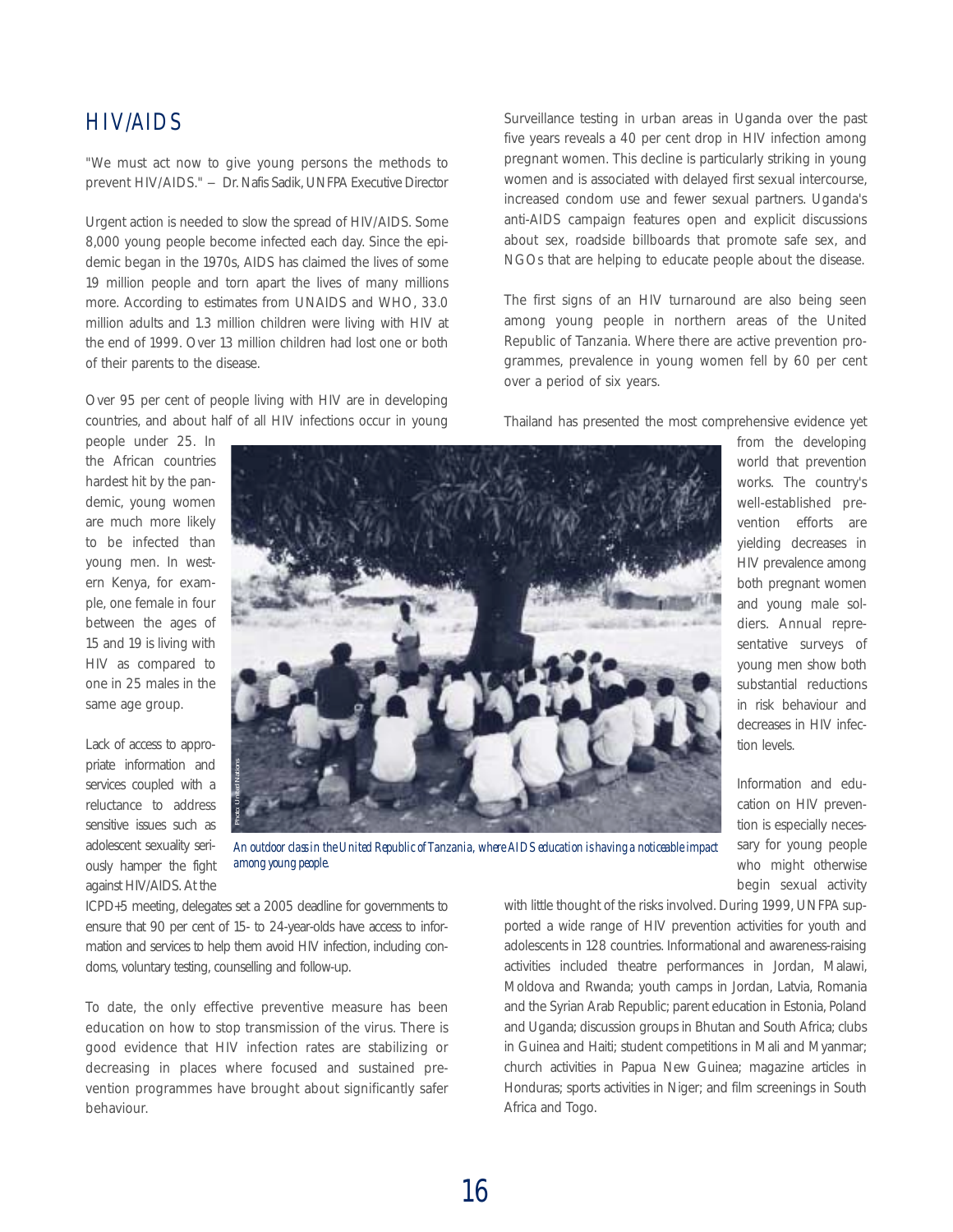In the Islamic Republic of Iran, where prevalence of HIV/AIDS is still relatively low, prevention of its spread has become an area of increasing concern. In collaboration with the Ministry of Education, UNFPA helped distribute 700,000 posters on HIV/AIDS prevention to schools nationwide along with 200,000 pamphlets for teachers in primary, junior and high schools. In Azerbaijan in 1999, UNFPA supported a family life education curriculum that included a component on HIV prevention. The curriculum was tested in eight pilot schools.

In the Philippines, a UNFPA-funded project of the Remedios AIDS Foundation, a local NGO, is managing a Youth Zone in a

shopping mall that serves as a venue for small group discussions on HIV/AIDS and other reproductive health topics, face-to-face counselling, and access to an Internet chat programme. The Youth Zone has demonstrated the usefulness of the Internet as an alternative form of counselling. To complement the Youth Zone's activities, a health clinic was set up in 1999 to provide reproductive health services to adolescents.

In Botswana, a UNFPA-funded programme known as PACT (the Peer Approach to Counselling by Teens) has reached 7,600 students in 11 schools, and in 1999 it was expanded to two new towns in the northern part of the country. The project trains secondary students as counsellors and role models on reproductive and sexual health questions, including HIV/AIDS. In South Africa, where HIV

infection is spreading rapidly, the Fund has supported the use of peer educators for HIV prevention counselling and condom distribution. A special feature of one of the youth clinics is the inclusion of community and tribal leaders who help legitimize its activities among parents and community members.

On World AIDS Day, 1 December 1999, UNFPA, along with other United Nations agencies and an international NGO, helped sponsor a youth rock concert in Moscow to raise AIDS awareness.

#### *Results*

If the Fund's various adolescent reproductive health initiatives are to have a real impact, their quality must be ensured.

Activities must be evaluated to see if they have worked, and reasons must be determined for their success or failure. Also, effective programmes should be expanded and duplicated, where appropriate, to reach more young people.

In Uganda, the innovative peer-counselling programme known as PEARL has been carried out now for several years and has been judged a success by the Government and many outside observers. While the programme's overall impact is difficult to measure, preliminary results from a survey in two districts highlight some interesting results. In Mubende district, where PEARL has been in operation since 1995, knowledge and use of contraception is more

> widespread than in Kibale, where the programme started two years later in 1997. The survey

> > showed that by the age of 19, 58 per cent of Kibale girls had been pregnant, while only 6 per cent of Mubende girls had been. This is attributed to the much higher use of condoms in Mubende: 67 per cent of Mubende girls reported using a condom, while only 11 per cent of Kibale girls did.

In Vanuatu, a youth theatre group called Wan Smolbag has performed at least 30 youth-oriented plays, in English and the national language, over the past few years on various

reproductive health subjects, including the transmission of STDs. Tracking studies show that the number of young people visiting health clinics increases every time Wan Smolbag mounts one of its productions in a community. Due to this finding, UNFPA has decided to fund a project to make Wan Smolbag's play and radio scripts available to others who are interested in promoting reproductive health.

In the Philippines, where several innovative approaches have been tested under an adolescent health project, peer counselling has shown the most promise. The Counselling-on-the-Air project enabled youth counsellors to reach out to other youth, as well as to parents and teachers, through a radio programme that gave young people the opportunity to share their

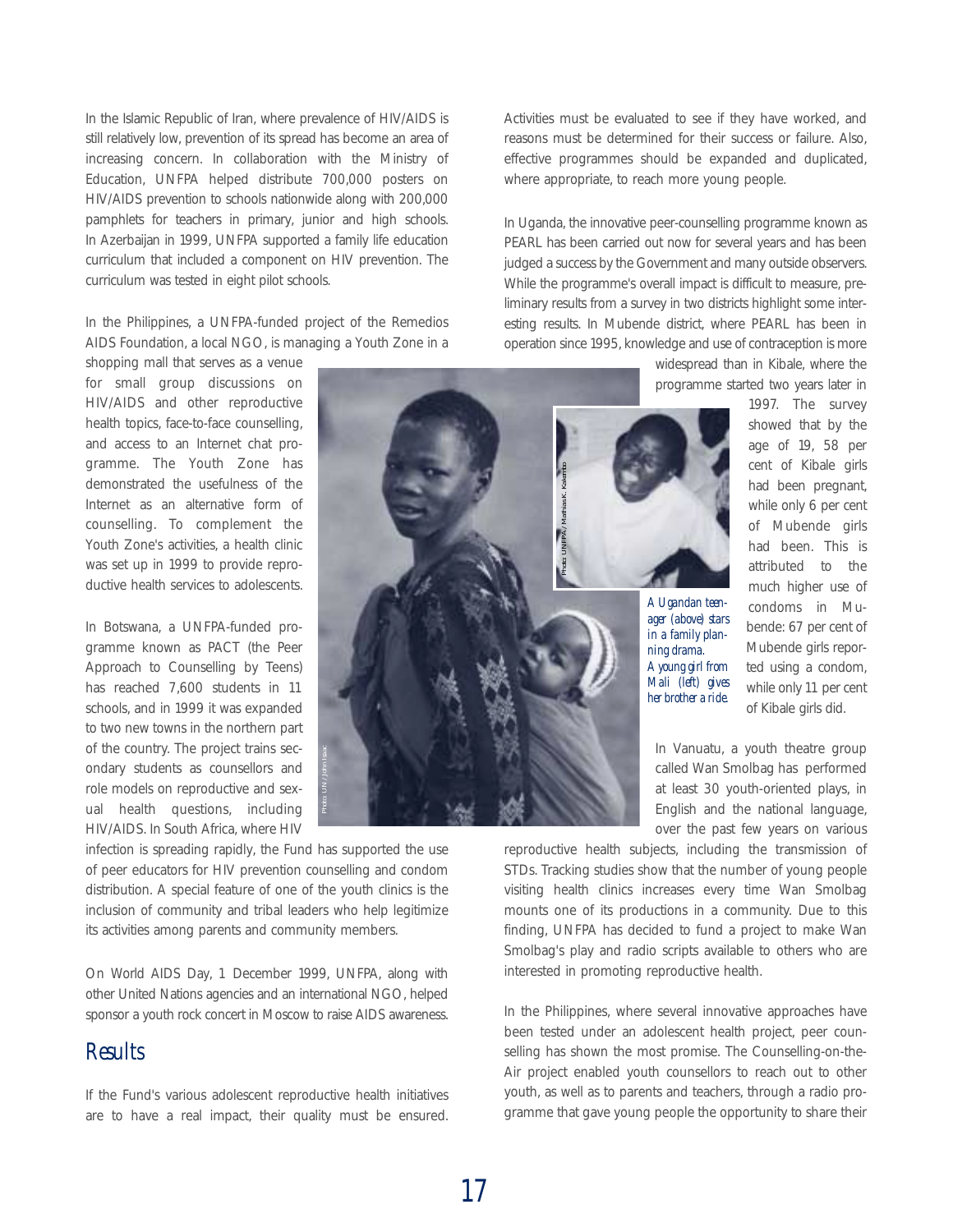views with other youth and adults. An evaluation of the programme noted that there was a "tendency among some of the youth volunteers to see themselves as different from their peers, particularly those who had the 'misfortune' of being young and pregnant". Obviously, the continued viability of such programmes requires that such attitudes be addressed.

UNFPA's Office of Oversight and Evaluation undertakes evaluations of projects on a regular basis. In 1999, the Fund published an evaluation report, *Implementing the Reproductive Health Vision: Progress and New Directions for UNFPA*, which included an important section on adolescent reproductive health. The clubs have played in Bangladesh, especially when they were democratic and gender balanced. A peer education project in Haiti was shown to be very successful but in need of ways to keep the peer educators motivated.

A project in Jamaica, which delivered a minimum package of reproductive health services to young people in a marginal urban area, was identified as a laboratory that could help build national consensus on the content and direction of adolescent reproductive health policies and programmes throughout the country. A capacity-building project in Namibia carried out several successful initiatives but was challenged by the need to



*Cambodian boys enjoying a river cruise. UNFPA-supported projects address male responsibility and gender respect.*

report noted the need to carefully define target groups (married adolescents, for example, usually can and do receive services through the regular health system); to reach out to overlooked groups such as rural youth; to improve cooperation with NGOs; and to make use of non-clinical approaches.

In 1999 UNFPA initiated an innovative initiative to complement formal programme evaluation efforts. Case studies are now posted on the Fund's Internet bulletin board site, allowing staff quick reference to best practices and lessons learned. In the case of adolescent reproductive health, the studies are indexed according to 11 sub-categories. One of the cases in the database shows the successful role that youth develop consistent referral systems. A review of the work of four youth centres supported by UNFPA in Senegal found that adolescents were more at ease with persons of their own age when getting information about general reproductive health issues but preferred contact with adult professionals when a specific reproductive health question needed to be solved.

Once a successful programme has been devised, tested and adjusted accordingly, it is necessary to up-scale its activities so that all potential clients can benefit. In Burkina Faso, for example, the Fund has worked for a number of years to introduce population education into the curricula of primary schools and some secondary schools. Based on these experi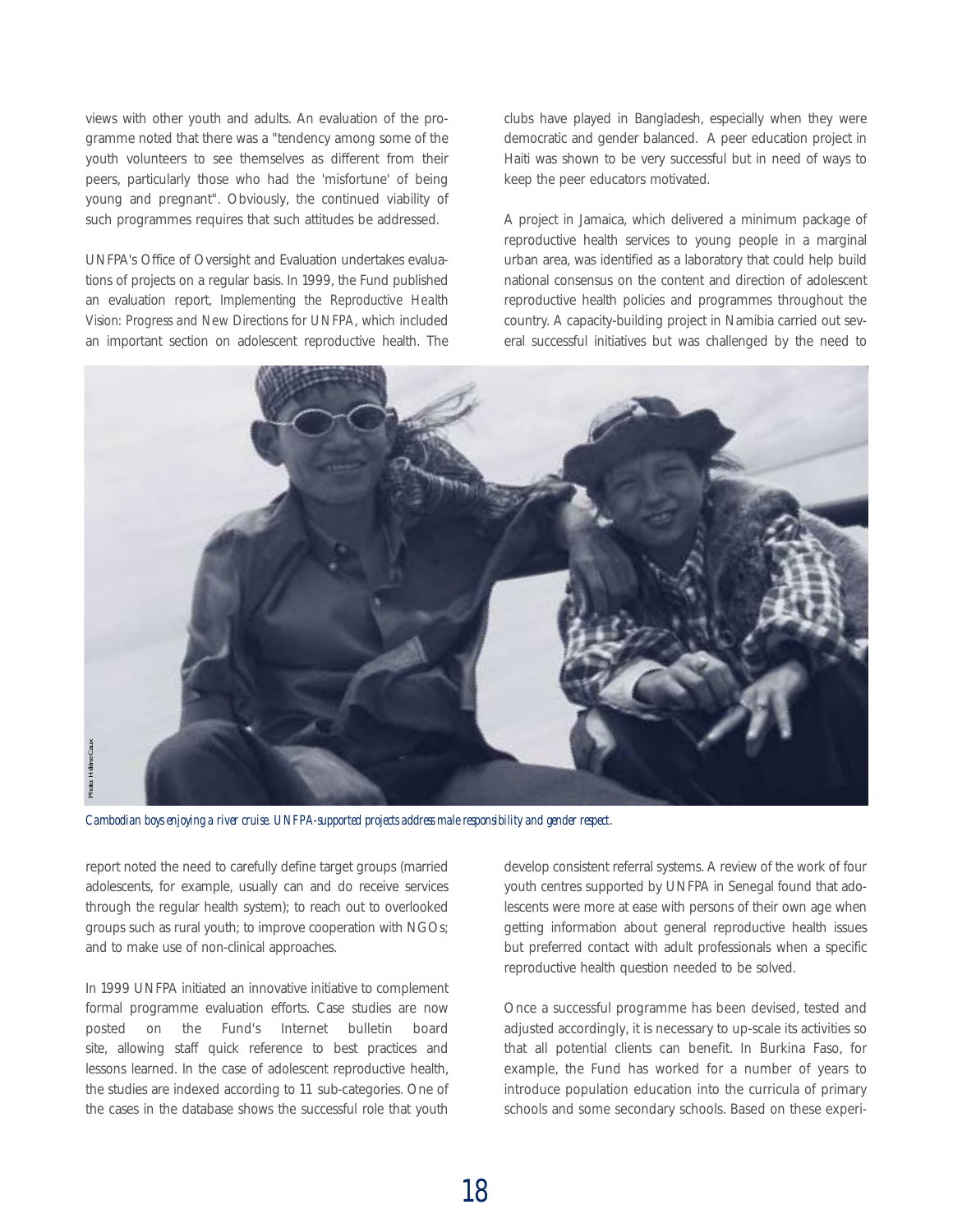ences, UNFPA supported efforts in 1999 to introduce population education into all of the country's secondary schools.

If adolescent reproductive health programmes are to be successful over time and reach young people, they must enjoy real

support from governments, non-governmental organizations and other partners. In Cairo and New York, governments pledged their commitment to reproductive health information and services for young people. Now we must work together and intensify efforts to turn that commitment into action.



*A young woman from Mauritania. The empowerment of women and girls, through education and health care, is a cornerstone of UNFPA's work.*

# *Funding Allocation: Africa (Sub-Saharan)*

|                                                                             |      | in millions<br>of US dollars |       | percentage of<br>total programme |
|-----------------------------------------------------------------------------|------|------------------------------|-------|----------------------------------|
|                                                                             | 1998 | 1999                         | 1998  | 1999                             |
| By major sector                                                             |      |                              |       |                                  |
| Reproductive health/family planning                                         | 41.7 | 38.6                         | 58.9  | 65.0                             |
| Population and development strategies                                       | 17.3 | 16.1                         | 24.5  | 27.1                             |
| Advocacy                                                                    | 11.8 | 2.9                          | 16.6  | 4.9                              |
| <b>Multisector</b>                                                          |      | 1.7                          |       | 3.0                              |
| Total                                                                       | 70.8 | 59.4                         | 100.0 | 100.0                            |
| Group A                                                                     | 60.4 | 50.5                         | 92.4  | 91.7                             |
| Group B                                                                     | 4.6  | 4.5                          | 7.1   | 8.2                              |
| Group C                                                                     | 0.2  | 0.0                          | 0.4   | 0.0                              |
| Other countries                                                             | 0.1  | 0.1                          | 0.1   | 0.1                              |
| Total country activities                                                    | 65.4 | 55.2                         | 100.0 | 100.0                            |
| Country activities                                                          | 65.4 | 55.2                         | 92.4  | 93.0                             |
| Regional activities                                                         | 5.4  | 4.2                          | 7.6   | 7.0                              |
| Total region                                                                | 70.8 | 59.4                         | 100.0 | 100.0                            |
| Figures and percentages may not add up to the totals given due to rounding. |      |                              |       |                                  |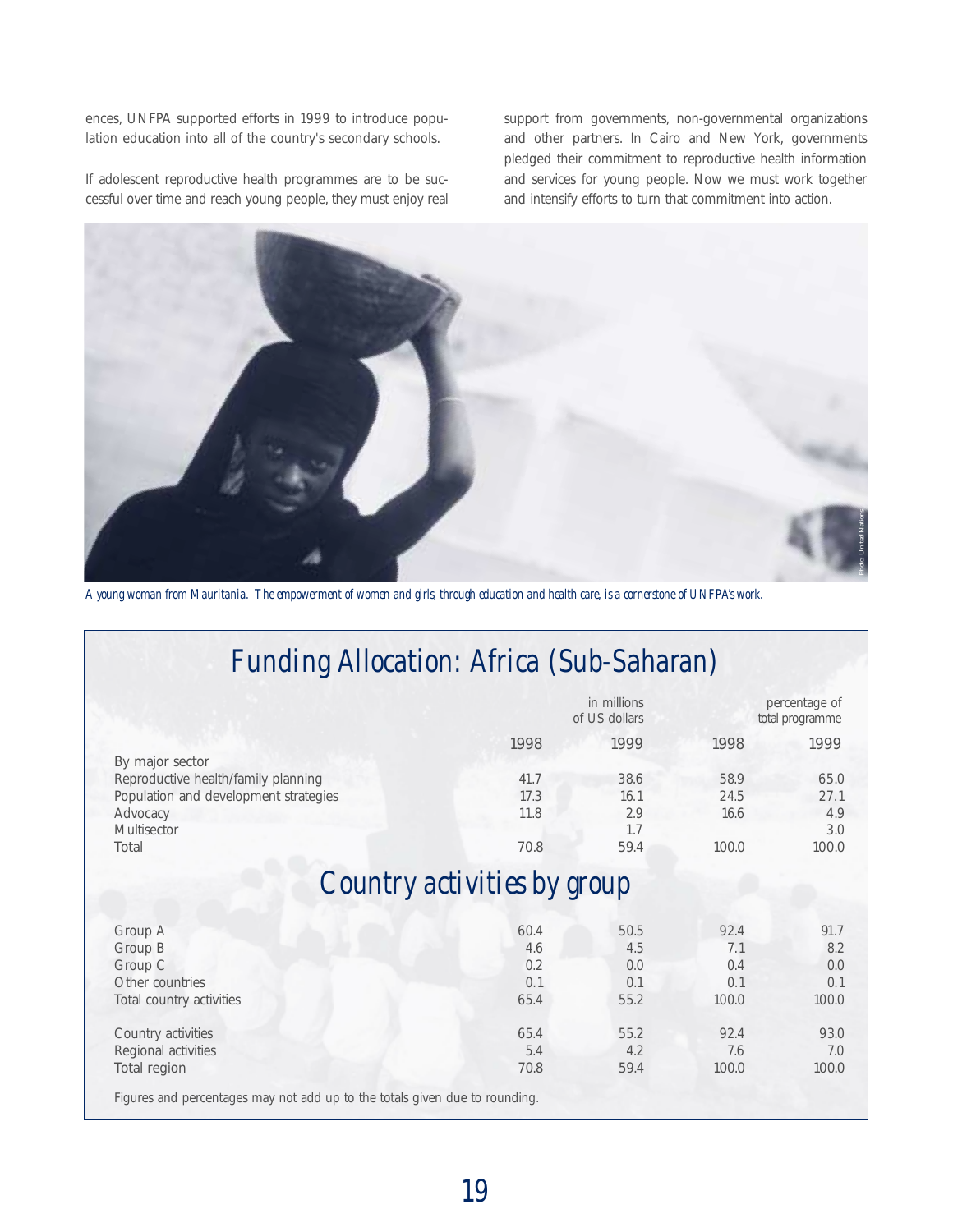# *Funding Allocation: Arab States and Europe*

|                                                                             |      | in millions<br>of US dollars |       | percentage of<br>total programme |
|-----------------------------------------------------------------------------|------|------------------------------|-------|----------------------------------|
|                                                                             | 1998 | 1999                         | 1998  | 1999                             |
| By major sector                                                             |      |                              |       |                                  |
| Reproductive health/family planning                                         | 16.0 | 14.6                         | 65.5  | 67.0                             |
| Population and development strategies                                       | 4.2  | 5.8                          | 17.2  | 26.6                             |
| Advocacy                                                                    | 4.2  | 0.6                          | 17.3  | 2.8                              |
| <b>Multisector</b>                                                          |      | 0.8                          |       | 3.6                              |
| Total                                                                       | 24.4 | 21.8                         | 100.0 | 100.0                            |
| Country activities by group                                                 |      |                              |       |                                  |
| Group A                                                                     | 6.8  | 10.1                         | 31.9  | 51.3                             |
| Group B                                                                     | 11.8 | 6.7                          | 55.4  | 34.0                             |
| Economies in transition                                                     | 0.8  | 2.8                          | 3.8   | 14.2                             |
| Other countries                                                             | 1.9  | 0.0                          | 8.9   | 0.0                              |
| Total country activities                                                    | 21.3 | 19.7                         | 100.0 | 100.0                            |
| Country activities                                                          | 21.3 | 19.7                         | 87.1  | 90.0                             |
| Regional activities                                                         | 3.1  | 2.1                          | 12.9  | 10.0                             |
| <b>Total region</b>                                                         | 24.4 | 21.8                         | 100.0 | 100.0                            |
| Figures and percentages may not add up to the totals given due to rounding. |      |                              |       |                                  |

# *Funding Allocation: Asia and the Pacific*

|                                                                             |      | in millions<br>of US dollars |       | percentage of<br>total programme |
|-----------------------------------------------------------------------------|------|------------------------------|-------|----------------------------------|
|                                                                             | 1998 | 1999                         | 1998  | 1999                             |
| By major sector                                                             |      |                              |       |                                  |
| Reproductive health/family planning                                         | 44.1 | 42.7                         | 63.1  | 67.7                             |
| Population and development strategies                                       | 17.7 | 14.7                         | 25.3  | 23.3                             |
| Advocacy                                                                    | 8.0  | 3.8                          | 11.6  | 6.0                              |
| Multisector                                                                 |      | 1.9                          |       | 3.0                              |
| Total                                                                       | 69.9 | 63.1                         | 100.0 | 100.0                            |
| Country activities by group                                                 |      |                              |       |                                  |
| Group A                                                                     | 37.8 | 31.7                         | 57.6  | 54.2                             |
| Group B                                                                     | 17.2 | 14.2                         | 26.3  | 24.3                             |
| Group C                                                                     | 3.7  | 7.4                          | 5.6   | 12.7                             |
| Economies in transition                                                     | 5.7  | 4.2                          | 8.7   | 7.1                              |
| Other countries                                                             | 1.2  | 1.0                          | 1.9   | 1.7                              |
| Total country activities                                                    | 65.7 | 58.4                         | 100.0 | 100.0                            |
| Country activities                                                          | 65.7 | 58.4                         | 94.0  | 92.6                             |
| Regional activities                                                         | 4.2  | 4.7                          | 6.0   | 7.4                              |
| <b>Total region</b>                                                         | 69.9 | 63.1                         | 100.0 | 100.0                            |
| Figures and percentages may not add up to the totals given due to rounding. |      |                              |       |                                  |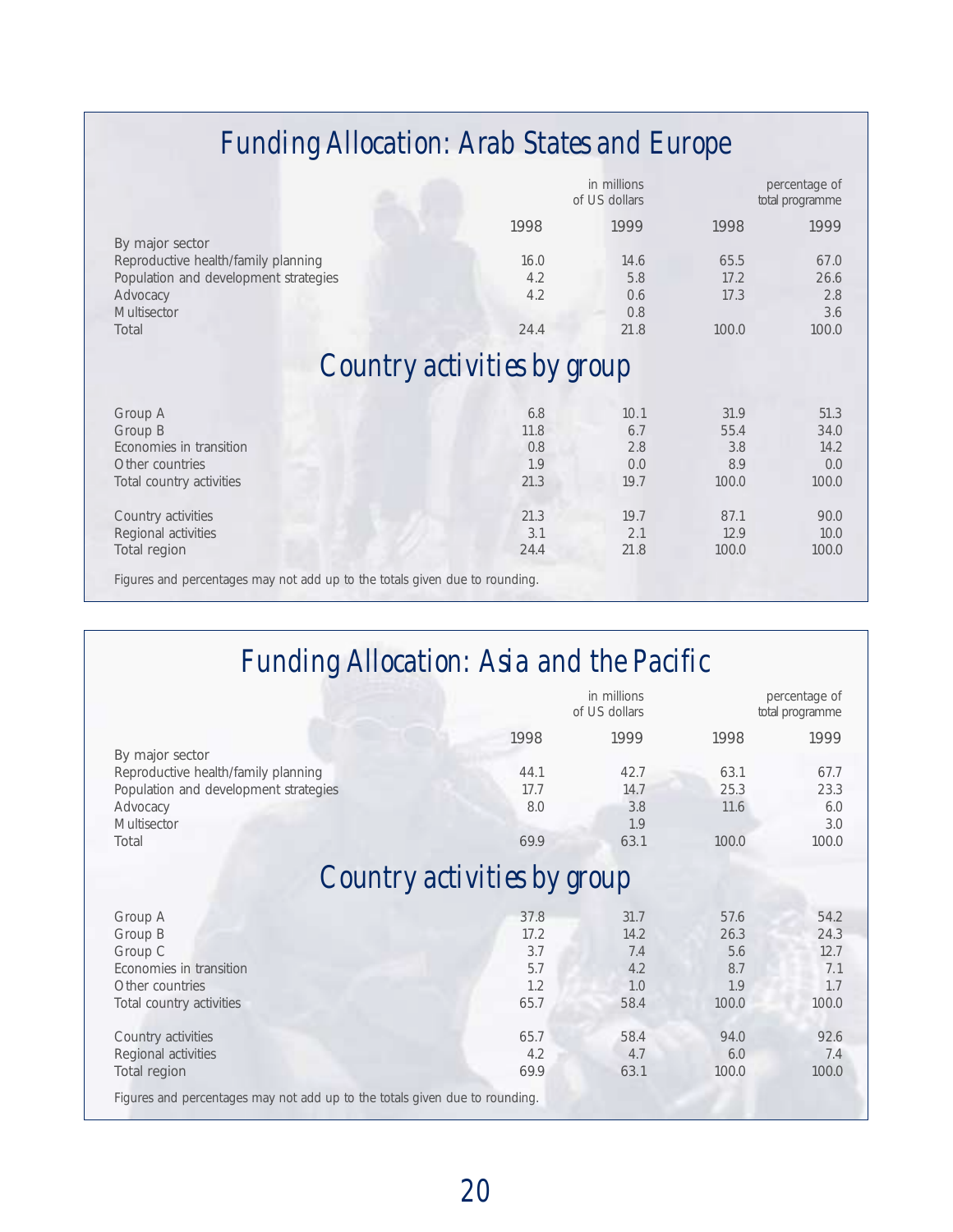# *Funding Allocation: Latin America and the Caribbean*

|                                                                             |      | in millions<br>of US dollars |       | percentage of<br>total programme |
|-----------------------------------------------------------------------------|------|------------------------------|-------|----------------------------------|
|                                                                             | 1998 | 1999                         | 1998  | 1999                             |
| By major sector                                                             |      |                              |       |                                  |
| Reproductive health/family planning                                         | 13.4 | 10.2                         | 54.1  | 53.7                             |
| Population and development strategies                                       | 5.9  | 5.9                          | 23.9  | 31.0                             |
| Advocacy                                                                    | 5.4  | 1.3                          | 22.0  | 6.8                              |
| Multisector                                                                 |      | 1.7                          |       | 9.0                              |
| Total                                                                       | 24.7 | 19.0                         | 100.0 | 100.0                            |
| Country activities by group                                                 |      |                              |       |                                  |
| Group A                                                                     | 4.9  | 3.7                          | 22.1  | 21.1                             |
| Group B                                                                     | 14.2 | 11.5                         | 63.6  | 65.7                             |
| Group C                                                                     | 1.6  | 1.1                          | 7.3   | 6.2                              |
| Other countries                                                             | 1.6  | 1.3                          | 7.0   | 7.4                              |
| Total country activities                                                    | 22.3 | 17.5                         | 100.0 | 100.0                            |
| Country activities                                                          | 22.3 | 17.5                         | 90.6  | 92.1                             |
| Regional activities                                                         | 2.3  | 1.5                          | 9.4   | 7.9                              |
| Total region                                                                | 24.7 | 19.0                         | 100.0 | 100.0                            |
| Figures and percentages may not add up to the totals given due to rounding. |      |                              |       |                                  |

# *Funding Allocation: Interregional and Global*

|                                                                             |      | in thousands<br>of US dollars |       | percentage of<br>total programme |
|-----------------------------------------------------------------------------|------|-------------------------------|-------|----------------------------------|
|                                                                             | 1998 | 1999                          | 1998  | 1999                             |
| By major sector                                                             |      |                               |       |                                  |
| Reproductive health/family planning                                         | 14.1 | 9.0                           | 52.7  | 38.0                             |
| Population and development strategies                                       | 7.0  | 11.4                          | 26.0  | 47.9                             |
| Advocacy                                                                    | 5.7  | 2.6                           | 21.3  | 11.1                             |
| <b>Multisector</b>                                                          |      | 0.8                           |       | 3.3                              |
| Total                                                                       | 26.8 | 23.8                          | 100.0 | 100.0                            |
| Figures and percentages may not add up to the totals given due to rounding. |      |                               |       |                                  |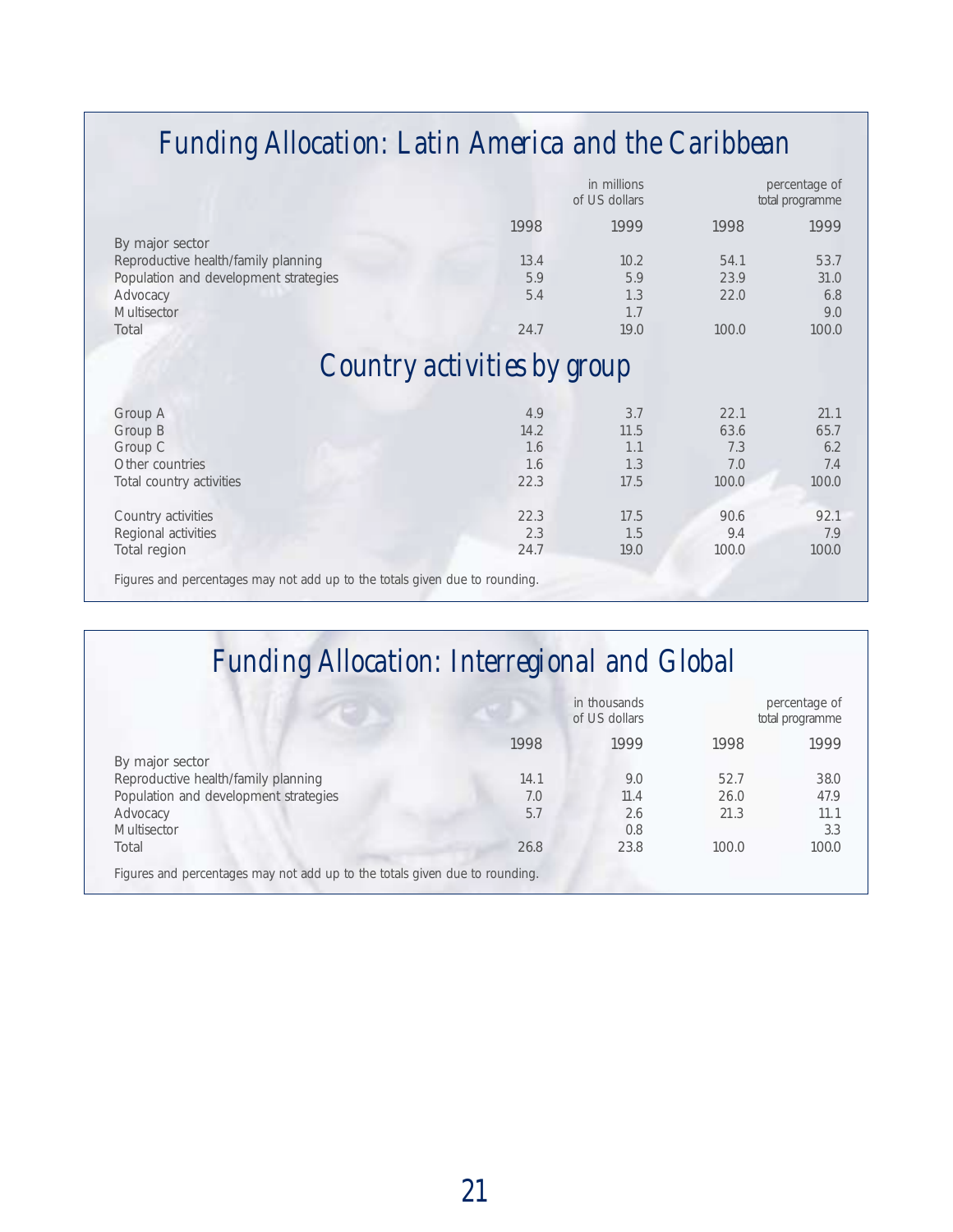## *Appendix A UNFPA Income and Expenditures 1999*

| 1. Resources available                         | (Income) millions US \$ |
|------------------------------------------------|-------------------------|
| Government contributions                       | 245.0                   |
| Adjustments to pledges for prior periods (net) | 0 <sub>1</sub>          |
| Cost-sharing                                   | 4.3                     |
| Contributions - net                            | 249.4                   |
| Interest income                                | 4.4                     |
| Other income                                   | 0.3                     |
| <b>TOTAL INCOME</b>                            | 254.1                   |
| 2. Expenditures                                |                         |
| Project expenditures                           |                         |
| Country activities                             | 150.9                   |
| Intercountry activities                        | 36.3                    |
| <b>Total Project Expenditures</b>              | 187.2                   |
| <b>Operational costs</b>                       |                         |
| Management and administration                  | 23.3                    |
| Programme support                              |                         |
| Country offices                                | 34.3                    |
| Headquarters                                   | 12.0                    |
| Less: income to the budget                     | (4.6)                   |
| Technical support services                     | 20.0                    |
| Administrative and operational support         | 6.9                     |
| Other expenditures                             | 19                      |
| Total Operational Costs and Programme Support  | 93.8                    |
| TOTAL EXPENDITURES                             | 281.0                   |

## *Appendix B Government Pledges and Payments 1999\* (Net general contributions in US \$)*

| Government                                                                                                                                                                                                                                                               | Pledged                                                                                                                                                                                                                  | Paid                                                                                                                                                                           |
|--------------------------------------------------------------------------------------------------------------------------------------------------------------------------------------------------------------------------------------------------------------------------|--------------------------------------------------------------------------------------------------------------------------------------------------------------------------------------------------------------------------|--------------------------------------------------------------------------------------------------------------------------------------------------------------------------------|
| Algeria<br>Australia<br>Austria<br>Bangladesh<br><b>Barbados</b><br>Belgium<br><b>Bolivia</b><br><b>Botswana</b><br>Bulgaria<br>Burundi<br>Canada<br>Chile<br>China<br>Colombia<br>Côte d'Ivoire<br>Czech Republic<br>Denmark<br>Djibouti<br>Ethiopia<br>Fiji<br>Finland | 4,589<br>1,383,797<br>418,335<br>25,000<br>3,500<br>1.747.487<br>4,000<br>4,300<br>159.574<br>1.841<br>6,026,490<br>5,000<br>820,000<br>43,000<br>5,000<br>58.136<br>27,870,489<br>1,000<br>3.797<br>2.604<br>12,575,938 | 1,383,797<br>418,335<br>3,500<br>1,747,487<br>4,000<br>4,300<br>1.841<br>6,026,490<br>5,000<br>820,000<br>43,000<br>58,136<br>27,870,489<br>3,797<br>2,604<br>1/<br>12,575,938 |
| France<br>Germany<br>Ghana<br>Honduras                                                                                                                                                                                                                                   | 1,130,491<br>21,751,664<br>10,000<br>4,937                                                                                                                                                                               | 1,130,491<br>21,751,664<br>10,000<br>4,937                                                                                                                                     |
|                                                                                                                                                                                                                                                                          |                                                                                                                                                                                                                          |                                                                                                                                                                                |

| Iceland<br>India             |    | 6,938<br>208,575 |    | 6,938        |
|------------------------------|----|------------------|----|--------------|
| Ireland                      |    | 550,245          | 2/ | 550,245      |
| Italy                        |    | 2,971,254        | 3/ | 2,971,254    |
|                              |    |                  | 4/ |              |
| Japan                        |    | 48,285,000       |    | 48,285,000   |
| Jordan                       |    | 48,023           |    | 48,023       |
| Korea, Republic of           |    | 260,000          |    | 260,000      |
| Lao People's Democratic Rep. |    | 600              |    |              |
| Liechtenstein                |    | 3,472            |    | 3,472        |
| Luxembourg                   |    | 426,178          |    | 426,178      |
| Malaysia                     |    | 15,000           |    | 15,000       |
| Maldives                     |    | 2,000            |    | 2,000        |
| Mali                         |    | 3,425            |    | 3,425        |
| Mauritania                   |    | 2,377            |    |              |
| Mexico                       |    | 50,000           |    | 50,000       |
| Mongolia                     |    | 4,000            |    | 3,902        |
| Myanmar                      |    | 186              |    |              |
| Netherlands                  | 5/ | 42,768,588       |    | 42,768,588   |
| New Zealand                  |    | 683,280          |    | 683,280      |
| Nicaragua                    |    | 5,000            |    | 5,000        |
| Norway                       | 6/ | 25,249,326       |    | 25,249,326   |
| Pakistan                     |    | 500,000          |    |              |
| Panama                       |    | 10,932           |    | 10,932       |
| Poland                       |    | 22,611           |    | 22,611       |
| Portugal                     |    | 55,000           |    | 40,000       |
| Romania                      |    | 6,367            |    | 6,367        |
| Russian Federation           |    | 150,000          |    | 150,000      |
| Samoa                        |    | 5,000            |    | 5,000        |
| Saudi Arabia                 |    | 30,000           |    | 30,000       |
| Slovenia                     |    | 561              |    |              |
| Spain                        |    | 438,546          |    | 438,546      |
| Sri Lanka                    |    | 15,000           |    | 15,000       |
| Sweden                       |    | 16,710,465       |    | 16,710,465   |
| Switzerland                  |    | 7,189,542        |    | 7,189,542    |
| Syrian Arab Republic         |    | 2,544            |    | 2,544        |
| Thailand                     |    | 96,000           |    | 96,000       |
| Tunisia                      |    | 21,008           |    |              |
| Turkey                       |    | 108,000          |    | 108,000      |
| Uganda                       |    | 1,390            |    |              |
| United Kingdom               |    | 24,040,684       |    | 24,040,684   |
| Uruguay                      |    | 4,000            |    | 4,000        |
| Yemen Arab Republic          |    | 10,000           |    | 10,000       |
| TOTAL                        |    | 245,022,086*     |    | 244,077,128* |

\* The dollar equivalent of unpaid pledges made in national currencies is calculated at the UN operational rate of exchange in effect on 1 December 1999.

1/ Includes \$1,016,241 additional contribution for loosely thematic earmarking of adolescent reproductive health. In addition, \$338,747 for key outcomes of ICPD + 5 implementation.

- 2/ Includes \$63,990 additional contribution.
- 3/ Out of the ITL 5.5 billion (equiv. \$2,971,254) contribution, ITL 2.5 billion (equiv. \$1,350,570) is thematic earmarking for initiatives to benefit women in the Mediterranean Region.
- 4/ In addition, \$18,200 for IPPF and \$500,000 for Population Council.
- 5/ Includes \$4,570,384 additional contribution.
- 6/ In addition, \$332,978 for Population Council; \$133,192 for IUSSP, \$79,915 for ICOMP.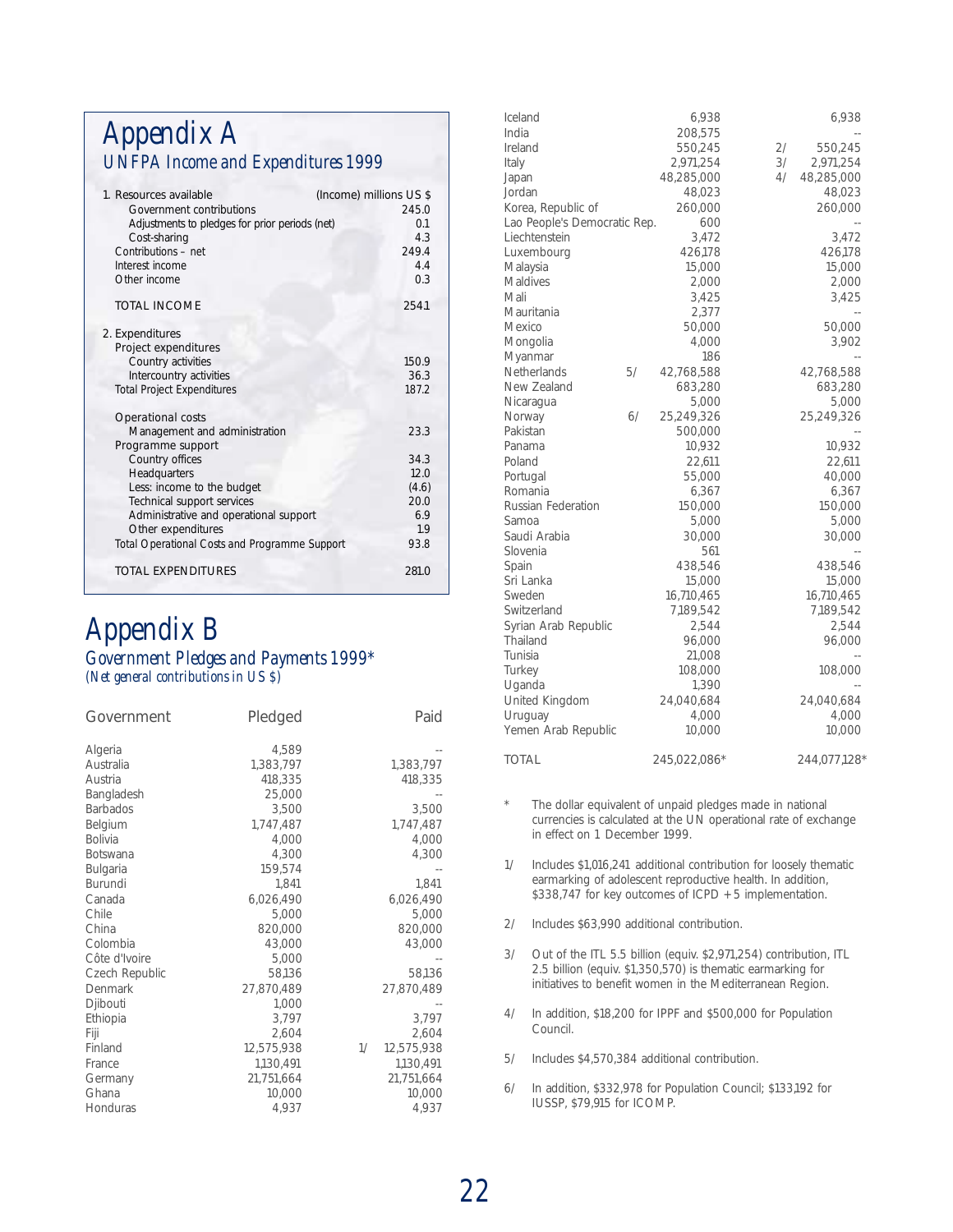## *Appendix C Project Expenditures in 1999 (in thousands of US \$)*

Group A indicates countries most in need of assistance to realize ICPD goals.

Group B countries have made considerable progress towards achieving ICPD goals.

Group C countries have demonstrated significant progress in achieving all ICPD goals.

Group T indicates countries with economies in transition.

Group O indicates "other" countries, including those with populations under 150,000 or that are net contributors to the Fund.

#### *Sub-Saharan Africa:*

### *Asia and the Pacific:*

| Α          | Angola                               | 1,981.9  |
|------------|--------------------------------------|----------|
| Α          | Benin                                | 1.441.2  |
| B          | <b>Botswana</b>                      | 496.5    |
| Α          | Burkina Faso                         | 1,598.9  |
| Α          | Burundi                              | 673.9    |
| Α          | Cameroon                             | 669.4    |
| Α          | Cape Verde                           | 686.6    |
|            |                                      |          |
| Α          | Central African Republic             | 1,124.3  |
| Α          | Chad                                 | 1,330.7  |
| Α          | Comoros                              | 274.5    |
| Α          | Congo                                | 267.0    |
| Α          | Côte d'Ivoire                        | 1,463.9  |
| Α          | Democratic Republic of the Congo     | 217.4    |
| Α          | Equatorial Guinea                    | 420.5    |
| Α          | Eritrea                              | 1,558.4  |
| Α          | Ethiopia                             | 865.3    |
| B          | Gabon                                | 463.9    |
| Α          | Gambia                               | 677.0    |
| Α          | Ghana                                | 3,151.9  |
| A          | Guinea                               | 708.7    |
| Α          | Guinea-Bissau                        | 70.7     |
| A          | Kenya                                | 3,024.9  |
| Α          | Lesotho                              | 148.1    |
| A          | Liberia                              | 1,108.0  |
| A          | Madagascar                           | 2,008.0  |
| Α          | Malawi                               |          |
| А          |                                      | 1,750.9  |
|            | Mali                                 | 1,086.6  |
| А          | Mauritania                           | 843.8    |
| Ċ          | <b>Mauritius</b>                     | 71.8     |
| А          | Mozambique                           | 3,249.5  |
| B          | Namibia                              | 726.0    |
| Α          | Niger                                | 1.356.6  |
| Α          | Nigeria                              | 3.442.4  |
| Α          | Rwanda                               | 1,743.0  |
| Α          | Sao Tome and Principe                | 519.7    |
| Α          | Senegal                              | 1.781.9  |
| $\bigcirc$ | Seychelles                           | 86.2     |
| Α          | Sierra Leone                         | 197.1    |
| B          | South Africa                         | 881.3    |
| B          | Swaziland                            | 247.1    |
| Α          | Togo                                 | 715.6    |
| Α          | Uganda                               | 4,058.2  |
| Α          | United Republic of Tanzania          | 3.278.4  |
| Α          | Zambia                               | 1,019.6  |
| B          | Zimbabwe                             |          |
|            |                                      | 1,668.8  |
|            | Country and Territory Projects Total | 55,156.1 |
|            | <b>Regional Projects</b>             | 4,231.0  |
|            | Sub-Saharan Africa Total             | 59,387.1 |
|            |                                      |          |

| Α            | Afghanistan                           | 510.1    |
|--------------|---------------------------------------|----------|
| T            | Azerbaijan                            | 487.2    |
| Α            | Bangladesh                            | 5,951.0  |
| А            | <b>Bhutan</b>                         | 1,273.8  |
| Α            | Cambodia                              | 3,295.0  |
| T            | Central Asian countries               | 773.1    |
| C            | China                                 | 5,480.5  |
| $\circ$      | Cook Islands                          | 100.3    |
| C            | Democratic People's Republic of Korea | 458.6    |
| Α            | East Timor                            | 31.6     |
| B            | <b>Federated States of Micronesia</b> | 83.1     |
| C            | Fiji                                  | 74.0     |
| Α            | India                                 | 6,938.6  |
| B            | Indonesia                             | 4,053.6  |
| B            | Iran (Islamic Republic of)            | 1,232.0  |
| T            | Kazakhstan                            | 201.3    |
| Α            | Kiribati                              | 94.2     |
| T            | Kyrgyzstan                            | 585.1    |
| A            | Lao People's Democratic Republic      | 982.7    |
| B            | Malaysia                              | 249.4    |
| Α            | <b>Maldives</b>                       | 485.4    |
| $\bigcirc$   | Marshall Islands                      | 106.8    |
| Α            | Mongolia                              | 1,454.3  |
| Α            | Myanmar                               | 873.3    |
| Α            | Nepal                                 | 3,912.7  |
| Ο            | <b>Niue</b>                           | 2.1      |
| $\bigcirc$   | Pacific Multi-Islands                 | 766.0    |
| Α            | Pakistan                              | 5,529.2  |
| $\circ$      | Palau                                 | 0.0      |
| B            | Papua New Guinea                      | 662.2    |
| B            | Philippines                           | 2,559.3  |
| О            | Republic of Korea                     | 0.0      |
| A            | Samoa                                 | 80.2     |
| Α            | Solomon Islands                       | 157.8    |
| C            | Sri Lanka                             | 961.0    |
| T            | Tajikistan                            | 700.2    |
| $\mathsf{C}$ | Thailand                              | 393.4    |
| $\circ$      | Tokelau                               | 0.0      |
| $\circ$      | Tonga                                 | 9.5      |
| Τ            | Turkmenistan                          | 531.9    |
| Α            | Tuvalu                                | 64.3     |
| T            | Uzbekistan                            | 900.5    |
| A            | Vanuatu                               | 52.3     |
| B            | Viet Nam                              | 5,376.5  |
|              |                                       |          |
|              | Country and Territory Projects Total  | 58,434.1 |
|              | Regional Projects                     | 4,693.1  |
|              | Asia and the Pacific Total            | 63,127.2 |
|              |                                       |          |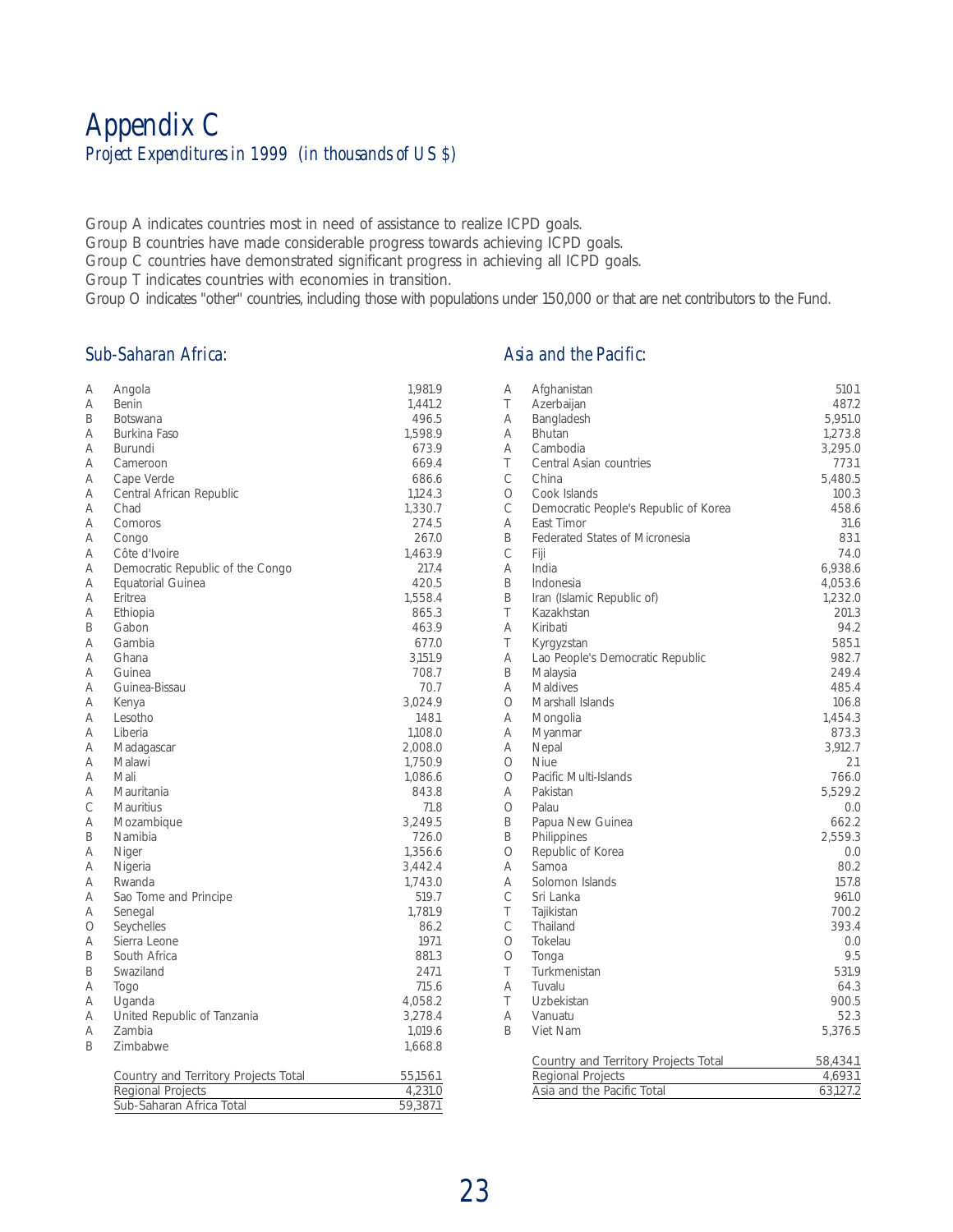#### *Arab States:*

| Β       | Algeria                              | 753.8    |
|---------|--------------------------------------|----------|
| $\circ$ | Bahrain                              | 14.2     |
| Α       | Djibouti                             | 436.6    |
| Α       | Egypt                                | 3,240.5  |
| B       | Iraq                                 | 252.9    |
| B       | Jordan                               | 590.2    |
| B       | Lebanon                              | 487.3    |
| B       | Morocco                              | 1,956.1  |
| Α       | Occupied Palestinian Territories     | 1,184.7  |
| $\circ$ | Oman                                 | 0.0      |
| $\circ$ | Qatar                                | 3.5      |
| Α       | Somalia                              | 689.3    |
| Α       | Sudan                                | 2,866.4  |
| B       | Syrian Arab Republic                 | 1,275.2  |
| B       | Tunisia                              | 601.0    |
| О       | <b>United Arab Emirates</b>          | 0.0      |
| А       | Yemen                                | 1,726.7  |
|         | Country and Territory Projects Total | 16,078.6 |
|         | Regional Projects                    | 886.6    |
|         | <b>Arab States Total</b>             | 16,965.2 |

## *Europe:*

| Τ | Albania                                | 611.5    |
|---|----------------------------------------|----------|
| T | Armenia                                | 173.2    |
| T | <b>Belarus</b>                         | 167.4    |
| Τ | Bosnia and Herzegovina                 | 287.3    |
| Τ | <b>Bulgaria</b>                        | 7.0      |
| Τ | Croatia                                | 0.0      |
| O | Cyprus                                 | 1.6      |
| Τ | Estonia                                | 24.5     |
| Τ | Georgia                                | 205.2    |
| Τ | Latvia                                 | 31.0     |
| Τ | Lithuania                              | 24.2     |
| Τ | Macedonia, Former Yugoslav Republic of | 30.2     |
| Τ | Moldova, Republic of                   | 50.0     |
| T | Poland                                 | 162.9    |
| Τ | Romania                                | 544.1    |
| T | <b>Russian Federation</b>              | 398.2    |
| B | Turkey                                 | 794.4    |
| Τ | Ukraine                                | 150.6    |
|   |                                        |          |
|   | Country and Territory Projects Total   | 3,663.5  |
|   | <b>Regional Projects</b>               | 1,200.6  |
|   | Europe Total                           | 4,864.1  |
|   |                                        |          |
|   | Arab States and Europe Grand Total     | 21,829.2 |

## *Latin America and the Caribbean:*

| О             | Antigua and Barbuda                   | 0.0      |
|---------------|---------------------------------------|----------|
| $\circ$       | Argentina                             | 57.9     |
| $\bigcirc$    | <b>Barbados</b>                       | 0.0      |
| B             | <b>Belize</b>                         | 20.8     |
| B             | <b>Bolivia</b>                        | 1,036.3  |
| B             | Brazil                                | 1,324.8  |
| $\bigcirc$    | Caribbean                             | 1,221.5  |
| Ċ             | Chile                                 | 51.0     |
| B             | Colombia                              | 316.2    |
| Ċ             | Costa Rica                            | 151.6    |
| Ċ             | Cuba                                  | 349.1    |
| $\bigcirc$    | Dominica                              | 0.0      |
| B             | Dominican Republic                    | 703.2    |
| B             | Ecuador                               | 702.1    |
| B             | El Salvador                           | 410.7    |
| $\bigcirc$    | Grenada                               | 0.0      |
| B             | Guatemala                             | 732.6    |
| B             | Guyana                                | 20.1     |
| Α             | Haiti                                 | 1,949.0  |
| B             | Honduras                              | 901.7    |
| B             | Jamaica                               | 218.2    |
| B             | Mexico                                | 1,360.1  |
| $\bigcirc$    | Montserrat                            | 0.0      |
| Α             | Nicaragua                             | 1,766.8  |
| Ċ             | Panama                                | 243.6    |
| B             | Paraguay                              | 459.4    |
| B             | Peru                                  | 2,977.7  |
| B             | Saint Lucia                           | 0.0      |
| B             | Saint Vincent and the Grenadines      | 5.3      |
| $\mathcal{C}$ | Suriname                              | 62.9     |
| B             | Trinidad and Tobago                   | 0.0      |
| $\circ$       | Turks and Caicos Islands              | 0.0      |
| C             | Uruguay                               | 231.3    |
| B             | Venezuela                             | 267.4    |
|               | Country and Territory Projects Total  | 17,541.1 |
|               | <b>Regional Projects</b>              | 1,500.7  |
|               | Latin America and the Caribbean Total | 19,041.8 |

## *Total Project Expenditures:*

| <b>Country Projects</b>       | 150,873.3 |
|-------------------------------|-----------|
| <b>Regional Projects</b>      | 12,512.0  |
| <b>Interregional Projects</b> | 23,803.6  |
| <b>Grand Total</b>            | 187,188.9 |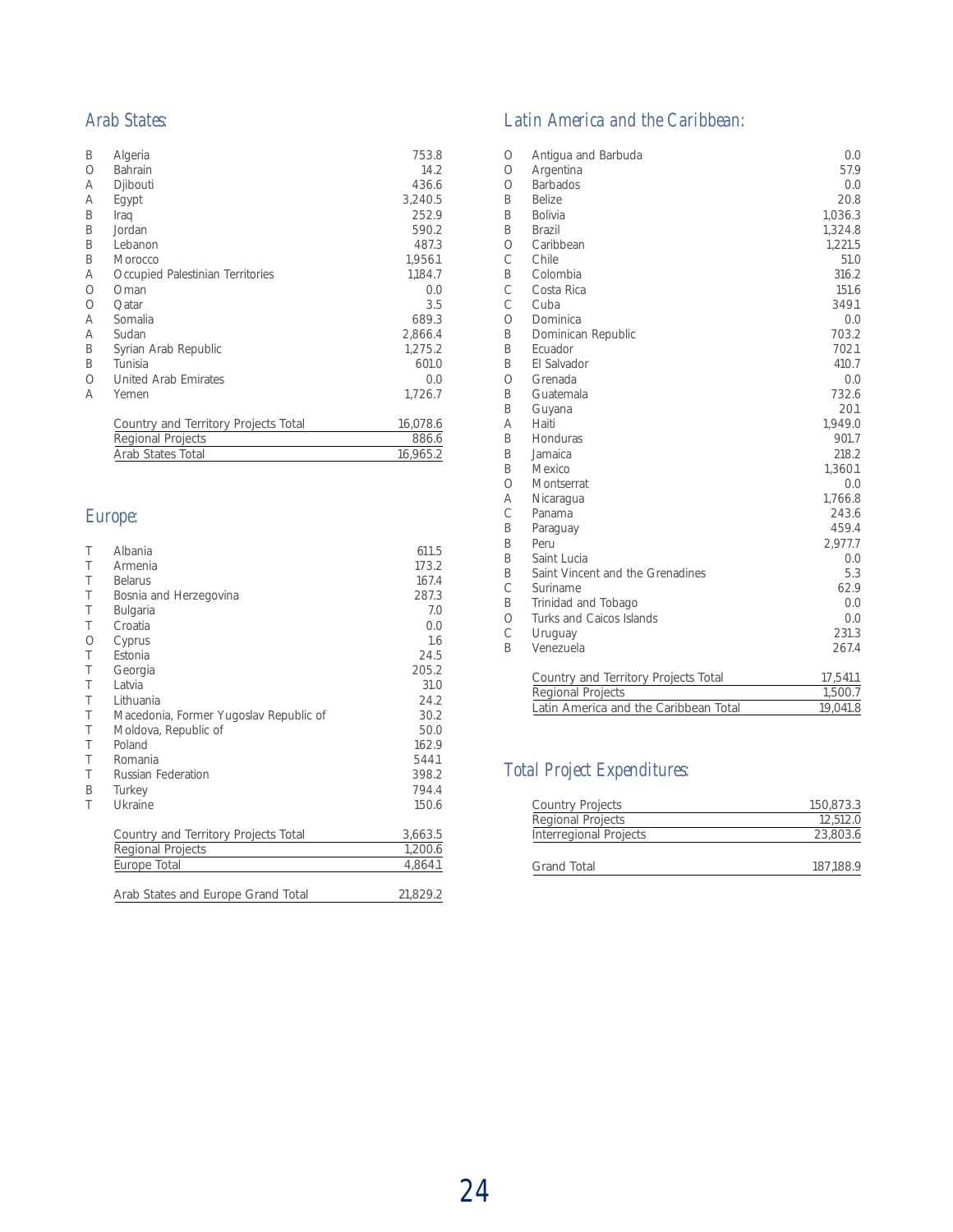## *Appendix D Executive Board Decisions 1999*

#### 99/3. ITEM 10: UNFPA COUNTRY PROGRAMMES AND RELATED MATTERS

THE EXECUTIVE BOARD,

Approved the following country programmes: Assistance to the Government of Burundi (DP/FPA/BDI/4); Assistance to the Government of Madagascar (DP/FPA/MDG/4). 29 January 1999

#### 99/4. UNFPA AND SECTOR-WIDE APPROACHES

#### THE EXECUTIVE BOARD,

- 1. Takes note with appreciation of the report on sector-wide approaches contained in document DP/FPA/1999/CRP.1;
- 2. Encourages UNFPA to take an active part in the policy-making and planning stages in the sector-wide approaches in programme countries, with the concurrence and the overall guidance of national Governments, and to take an important advocacy role regarding reproductive and sexual health services and reproductive rights in such processes, taking into account the principles of the ICPD Programme of Action;
- 3. Requests UNFPA, in this context, to broaden and strengthen the competencies required to secure full and active participation of UNFPA in the policy-making and planning stages in sector-wide approaches, and to strengthen arrangements to access a full range of technical expertise;
- 4. Requests UNFPA to consider further, in consultation with partners, challenges and opportunities for a full-fledged involvement by UNFPA in the sector-wide approaches and to examine the need for changes of administrative and financial regulations, if any, that could facilitate the involvement of UNFPA, taking into account the multi-year funding framework;
- 5. Requests the Executive Director to present to the Executive Board at its second regular session 2000 a conference room paper on the involvement of UNFPA in sector-wide approaches. 16 April 1999

#### 99/5. UNFPA: MULTI-YEAR PLANNING, MANAGEMENT AND FUNDING FRAMEWORK

THE EXECUTIVE BOARD,

Reaffirms its decision 98/24 on the United Nations Population Fund funding strategy in which, *inter alia*, it decided that UNFPA should develop a multi-year funding framework that integrates programme objectives, resources, budget and outcomes, with the objective of increasing core

resources, and in this context takes note with appreciation of the report of the Executive Director on the multi-year planning, management and funding framework (DP/FPA/1999/CRP.2);

- 2. Welcomes the steps which the United Nations Population Fund has taken to implement decision 98/24 and requests the Executive Director to continue to develop the multi-year planning, management and funding framework, taking into account the views of the Executive Board in this regard and fully respecting the principles contained in decision 98/24;
- 3. Requests the Executive Director to aim to submit to the Executive Board at its first regular session 2000 the first multi-year framework, 2000-2003; and decides to hold the first funding session as outlined in paragraph 11 (b) of decision 98/24 at its second regular session 2000;
- 4. Requests the Executive Director, in further developing the multi-year planning, management and funding framework beyond 2000, to ensure that the funding session and the annual reporting on the framework are both held at the second regular session in accordance with the principles contained in decision 98/24;
- 5. Requests the Executive Director to continue to hold regular open-ended informal consultations with States members of the United Nations Population Fund on the further development and implementation of the multi-year planning, management and funding framework.

16 April 1999

#### 99/6. UNFPA SUPPORT FOR REPRODUCTIVE HEALTH IN EMERGENCY SITUATIONS

#### THE EXECUTIVE BOARD,

- 1. Takes note with appreciation of the report of the Executive Director on UNFPA support for reproductive health in emergency situations (DP/FPA/1999/6);
- 2. Requests the Executive Director to submit to the Executive Board at its third regular session 1999, taking into account all the views expressed at the second regular session 1999, a report that contains concrete proposals on UNFPA emergency programming procedures.

16 April 1999

#### 99/7. ITEM 5: COUNTRY PROGRAMMES AND RELATED MATTERS

THE EXECUTIVE BOARD,

Approved the following country programme: Assistance to the Government of Benin (DP/FPA/BEN/5 and Corr. 1).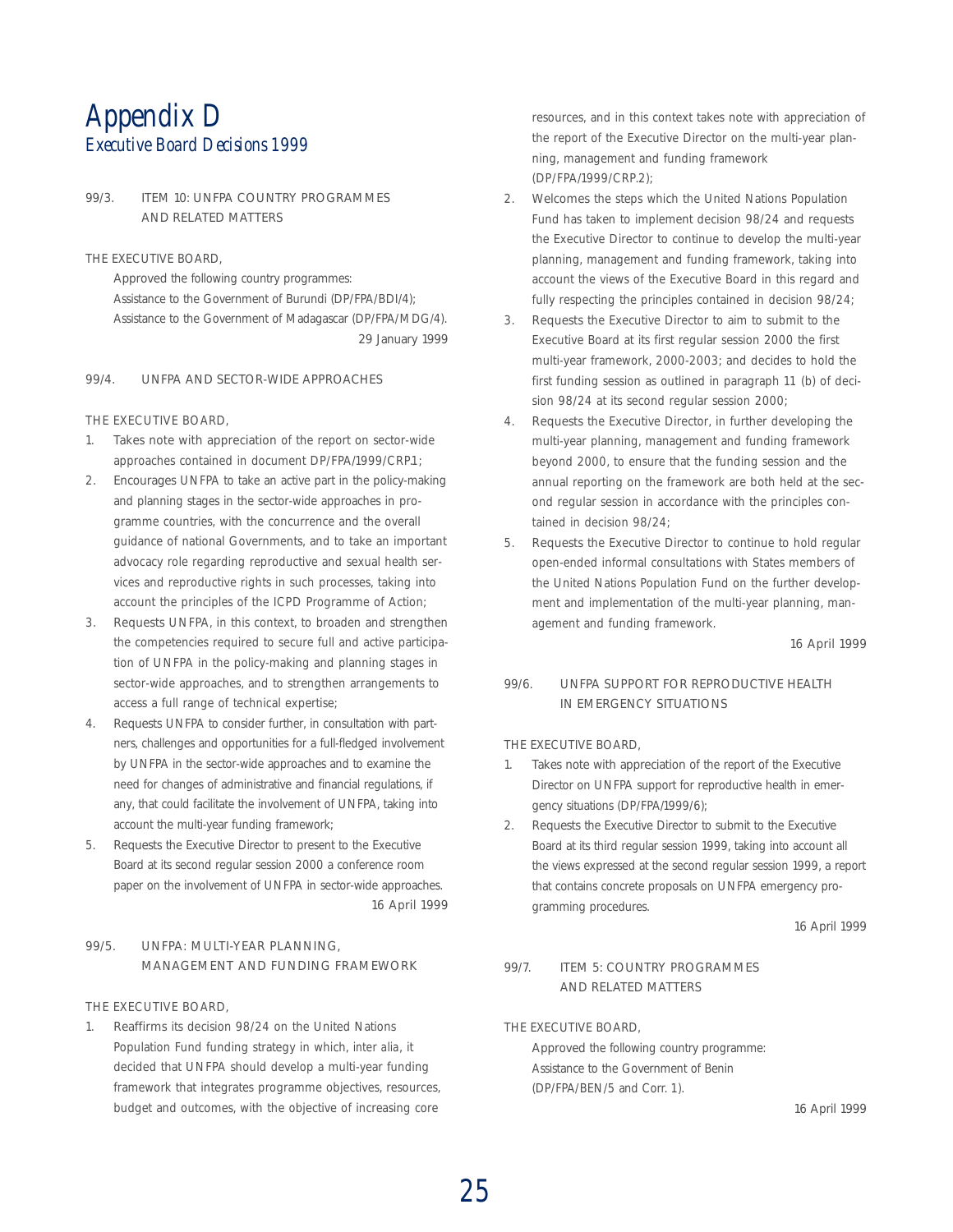#### 99/13. UNFPA WORKPLAN FOR 2000-2003 AND PROGRAMME EXPENDITURE AUTHORITY

THE EXECUTIVE BOARD,

- 1. Notes programme resource planning proposals of the Executive Director as set out in document DP/FPA/1999/9;
- 2. Approves the request for 2000 programme expenditure authority at a level equal to expected new programmable resources for 2000, currently estimated at \$224 million, and requests the Executive Director to report to the Executive Board whenever there are any significant increases or shortfalls in estimated income for the year 2000;
- 3. Notes the following estimates of new programmable resources for programme planning for the period 2001-2003: \$242 million for 2001; \$254 million for 2002 and \$267 million for 2003; and requests the Executive Director to reconsider these estimates in the preparation of the multi-year funding framework;
- 4. Endorses the use of new programmable resources for multibilateral funding at \$35 million per year for the years 2000-2003;
- 5. Requests the Executive Director to report on progress in developing the multi-year funding framework at its first regular session 2000 as envisioned in decision 99/5.

22 June 1999

#### 99/18. ICPD+5

THE EXECUTIVE BOARD,

- 1. Takes note of the report of the Ad Hoc Committee of the Whole of the Twenty-first Special Session of the General Assembly and, in particular, of the key actions for further implementation of the Programme of Action of the ICPD (A/S-21/3/Add.1);
- 2. Warmly acknowledges the role played by the United Nations Population Fund in preparatory and related activities that ensured that the special session was a success;
- 3. Recognizes that:
- (a) Implementation of the key actions agreed at ICPD+5 calls for more concerted effort from the international community;
- (b) The United Nations system, including all United Nations funds, agencies and programmes, have a key role in supporting effective action in relation to ICPD;
- (c) UNFPA in particular must play an effective leadership role to ensure that the goal of universal access to reproductive health is achieved by 2015;
- 4. Requests the Executive Director, therefore, to present to the Executive Board at its annual session 2000 a report for approval on the strategic role of UNFPA in supporting countries' implementation of relevant key actions contained in the report of the Ad Hoc Committee of the Whole of the Twenty-first Special Session of the General Assembly. The report should be prepared in parallel with the multi-year funding framework paper being

presented to the Board at the second regular session 2000. In particular, the report should:

- (a) Describe how the Fund will fulfil its leadership role within the United Nations system in assisting countries to take the action necessary to ensure availability of reproductive health services and products;
- (b) Outline working arrangements and mechanisms for coordination with programme country Governments, other agencies of the United Nations system and with donors, including within the framework of the United Nations Development Assistance Framework and resident coordinator system and sector-wide approaches, to ensure coherence at the international, regional and country levels;
- (c) Present the strategic priorities within the framework of ICPD+5 that will guide and focus the Fund's actions, engagement and resource allocation at the international, intercountry and country levels.

17 September 1999

#### 99/19. UNFPA: TECHNICAL ADVISORY PROGRAMME, 2000-2003

THE EXECUTIVE BOARD,

- Takes note of the report of the Technical Advisory Programme, 2000-2003 of the United Nations Population Fund as contained in document DP/FPA/1999/12;
- 2. Supports the increased emphasis on national capacity-building under the Technical Advisory Programme;
- 3. Expresses concern that the report does not fully respond to decision 98/6 in providing a detailed strategic analysis of options for ensuring that UNFPA country programmes receive highquality technical and strategic support;
- 4. Also expresses concern that the report does not adequately describe the value added by the technical advisory services arrangements to the overall work of UNFPA;
- 5. Further expresses concern about the high cost of the arrangements proposed;
- 6. Endorses the proposals contained in paragraphs 30 to 51 of the report on a two-year interim basis only;
- 7. Authorizes the Executive Director to commit an amount of \$56.5 million over the two-year period 2000-2001 to implement the Technical Advisory Programme arrangements, with \$47.5 million being made available from regular resources, and \$9 million from multi-bilateral and/or other resources, including regular resources, should income levels increase;
- 8. Requests the Executive Director in implementing the Technical Advisory Programme, to:
- (a) Give due priority to category A countries;
- (b) Base the implementation on an analysis of programme country needs in terms of access to local expertise;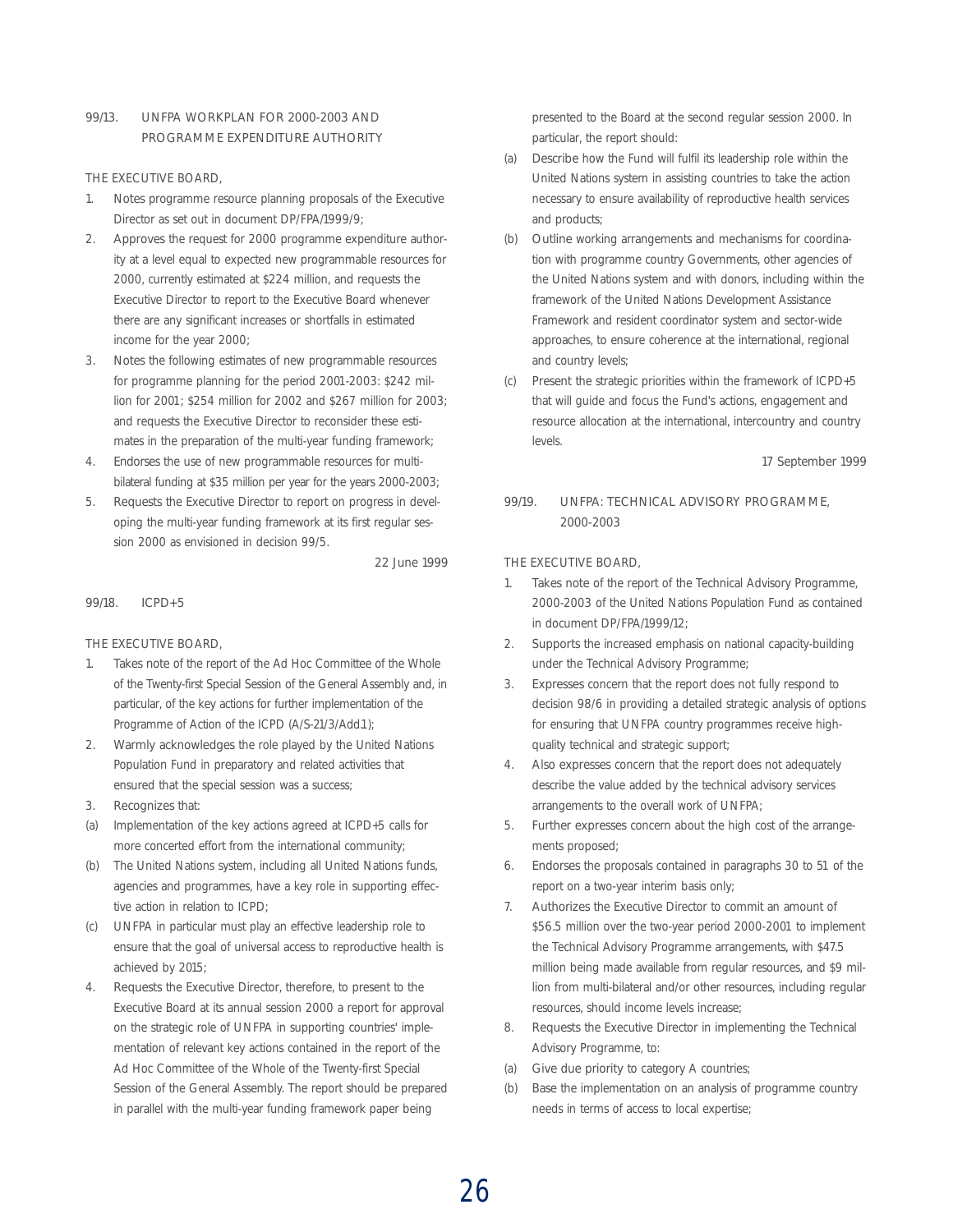- (c) Not interrupt ongoing programmes;
- 9. Also requests the Executive Director to submit a report to the Executive Board at its third regular session 2000 on the progress made in implementing the Technical Advisory Programme arrangements. The report should include, *inter alia*:
- (a) An analysis of programme country technical and strategic support needs and how these needs are being met by the function and composition of the country support teams and technical advisory services, with particular emphasis on ICPD follow-up, United Nations Development Assistance Framework requirements, and sector development programmes;
- (b) An explanation of how the Technical Advisory Programme is being monitored, particularly within the context of the multi-year funding framework;
- (c) A description of how national and regional expertise on national capacity-building and networking within the Technical Advisory Programme is being utilized;
- 10. Further requests the Executive Director to submit a report for approval by the Executive Board at its third regular session 2001 on further options that will ensure that UNFPA country programmes receive the strategic and technical assistance they need. In doing so, the report should:
- (a) Set out the rationale and guidelines for the proposed arrangements, which should include an assessment of country and regional needs for technical assistance and strategic guidance;
- (b) Provide clear justification for continued support, deployment, and strategic utilization of the technical advisory services arrangements with United Nations agencies, taking into account comments made by members of the Executive Board under this agenda item;
- (c) Describe how the preferred option will facilitate closer linkages, better collaboration, and greater coherency with other United Nations agencies, especially among those agencies with a particular role to ensure ICPD goals and objectives and ICPD+5 key actions are achieved;
- (d) Explain how the preferred option will best enable UNFPA to strengthen in-country activities and play a more effective strategic role in championing reproductive health and other ICPD goals and objectives;
- (e) Include a costed analysis of alternative options for providing support to country programmes;
- (f) Describe the institutional, reporting and management arrangements for the preferred option and methods by which it will be monitored and evaluated;
- (g) Describe the use of the roster of consultants for the country support teams to determine if and how this tool is being utilized;
- (h) Examine new opportunities for using regional and national consultants and South-South cooperation in promoting national capacity;
- (i) Describe the value added of the Technical Advisory Programme to the overall work of UNFPA;
- 11. Requests the Executive Director to elaborate further on the proposal to establish a country support team office to cover the countries with economies in transition and to provide information on the recommended arrangements for approval by the Executive Board at its first regular session 2000.

17 September 1999

#### 99/21. UNFPA: ESTIMATES FOR THE BIENNIAL SUPPORT BUDGET FOR 2000-2001

THE EXECUTIVE BOARD,

- 1. Takes note of the 2000-2001 biennial support budget estimates of the United Nations Population Fund, as contained in document DP/FPA/1999/11, as well as of the report of the Advisory Committee on Administrative and Budgetary Questions thereon (DP/FPA/1999/14);
- 2. Expresses its concern at the overall situation of declining resources;
- 3. Recognizes UNFPA efforts to contain costs, as outlined in paragraphs 29 and 30 of document DP/FPA/1999/11, and the positive reaction of the Advisory Committee on Administrative and Budgetary Questions thereon, and welcomes the emphasis on its country office network and its internal audit capacity;
- 4. Urges the Executive Director, in this regard, to continue to make every effort to contain both the administrative and programme support costs at headquarters, as well as in the field, through costsaving measures, without detrimental effect on programmes;
- 5. Notes the approach of the Executive Director to participation in the United Nations House programme, as outlined in paragraphs 35 and 36 of document DP/FPA/1999/11 and notes the need, where appropriate, to ensure that there will be no additional burden on host countries;
- 6. Acknowledges the efforts of the Executive Director to seek extrabudgetary funding for the development of the resource management system; however, if it appears by the end of January 2000 that the responses to such requests are insufficient, decides on an exceptional basis to increase the appropriation by the required amount, as mentioned in paragraph 81 of document DP/FPA/1999/11 and notes the need, where appropriate, to ensure that there will be no additional burden on host countries;
- 7. Encourages UNFPA to review its priorities in relation to any shortfall that may occur in the biennial support budget prior to seeking additional resources;
- 8. Approves gross appropriations in the amount of \$149,384,600 for the purposes indicated below and resolves that the income estimates of \$22,000,000 shall be used to offset the gross appropriations, resulting in estimated net appropriations of \$127,384,600;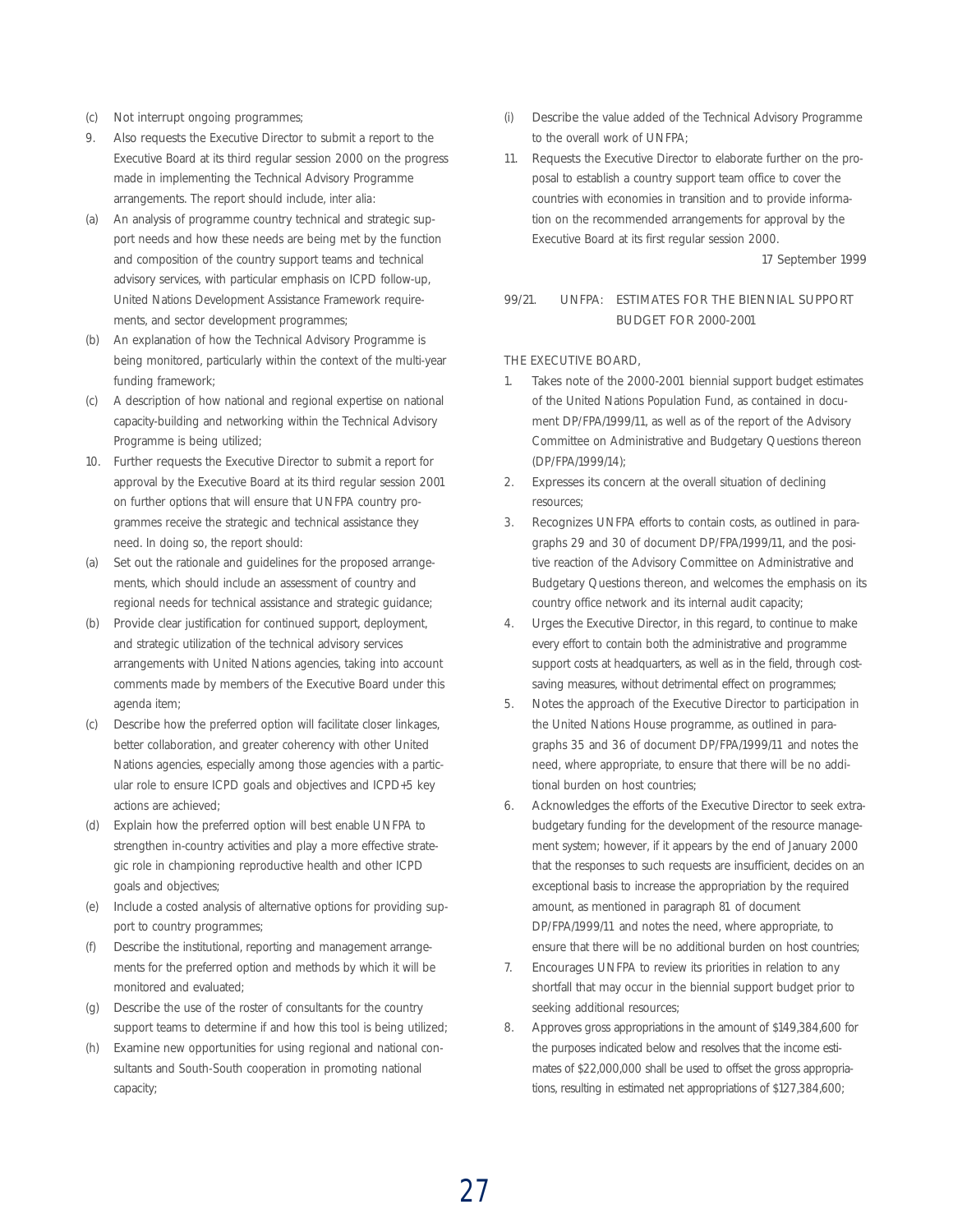#### 2000-2001 biennial support budget (In thousands of United States dollars)

#### Programme support

| Country offices                      | 75 202.8  |  |
|--------------------------------------|-----------|--|
| Headquarters                         | 27 836.7  |  |
| Subtotal                             | 103 039.5 |  |
| Management and administration        |           |  |
| of the organization                  | 46 345.1  |  |
| Total gross appropriations           | 149 384.6 |  |
| Less: estimated income to the budget | 22 000.0  |  |
| Estimated net appropriations         | 127 384.6 |  |
|                                      |           |  |

- 9. Authorizes the Executive Director to redeploy resources between appropriation lines up to a maximum of 5 per cent of the appropriation to which the resources are redeployed;
- 10. Requests the Executive Director to report to the Executive Board at its third regular session 2000 on any significant increases or shortfalls in estimated income for the year 2000, and to suggest proposals on how to deal with the new situation.

17 September 1999

#### 99/24. FUNDING SITUATION OF UNDP AND UNFPA

#### THE EXECUTIVE BOARD,

- 1. Notes with concern the continuing and significant decline in core contributions to the United Nations Development Programme and to the United Nations Population Fund and in particular the resulting decline in resources available for programme activities;
- 2. Also notes with concern the impact that such resource shortfalls have on the capacity of the United Nations Development Programme and that of the United Nations Population Fund to meet the increasing needs of programme countries for their assistance;
- 3. Requests the Administrator and the Executive Director to bring this critical resource situation to the attention of the Secretary-General with a view to mobilizing the support of world political leaders in order to reverse the trend of declining contributions to the United Nations Development Programme and to the United Nations Population Fund.

17 September 1999

#### 99/25. ITEM 8: COUNTRY PROGRAMMES AND RELATED MATTERS

#### THE EXECUTIVE BOARD,

Approved the following country programmes: Assistance to the Government of Azerbaijan (DP/FPA/AZE/1); Assistance to the Government of Kazakhstan (DP/FPA/KAZ/1); Assistance to the Government of Kyrgyzstan (DP/FPA/KGZ/1); Assistance to the Government of Pakistan (DP/FPA/PAK/6); Assistance to the Government of the Philippines (DP/FPA/PHL/5); Assistance to the Government of Tajikistan (DP/FPA/TJK/1); Assistance to the Government of Turkmenistan (DP/FPA/TKM/1); Assistance to the Government of Uzbekistan (DP/FPA/UZB/1); Approved the extension of and additional resources for the country programme for Haiti (DP/FPA/HTI/2/EXT1).

17 September 1999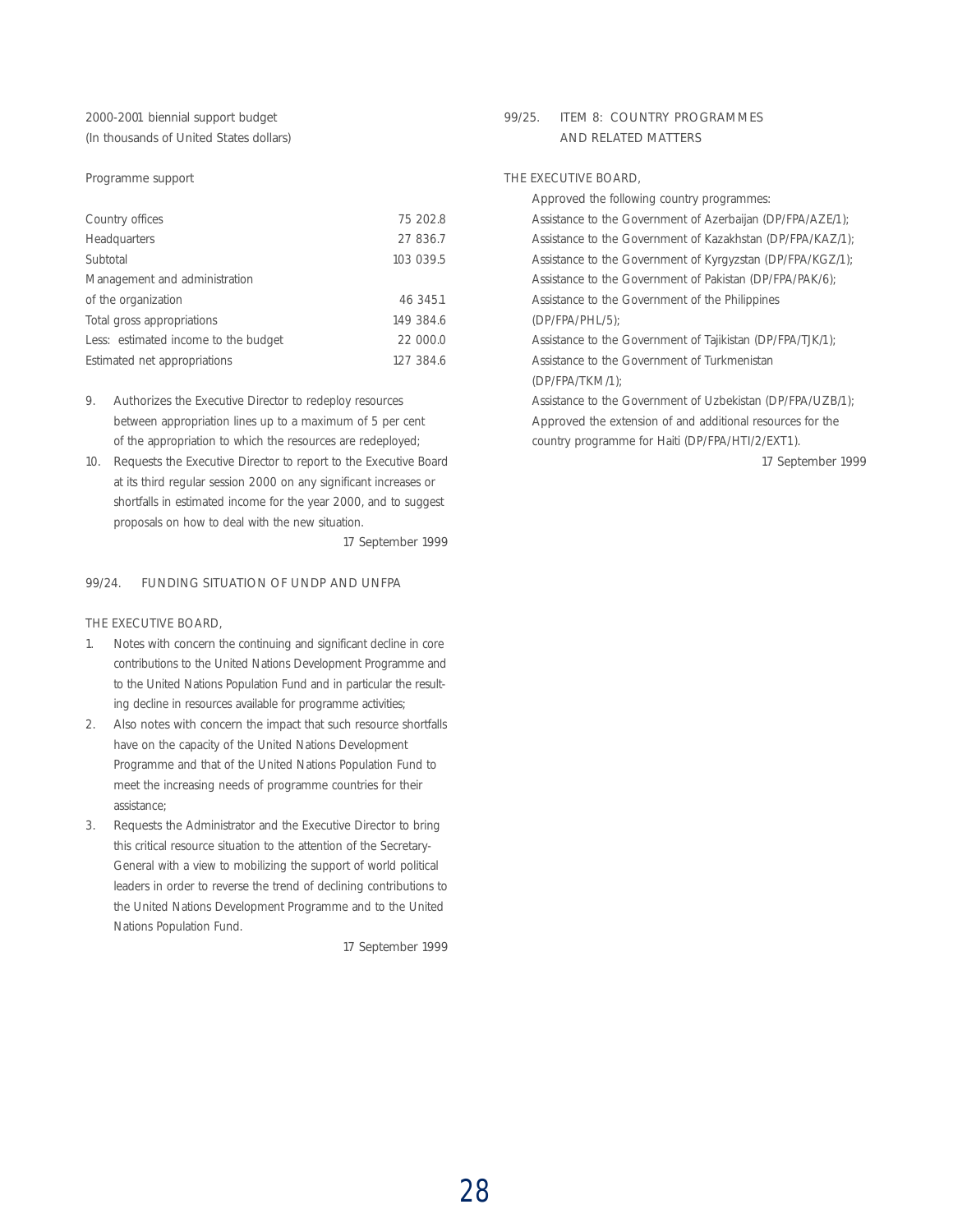# *Appendix E*

TWENTY-FIRST SPECIAL SESSION OF THE GENERAL ASSEMBLY FOR AN OVERALL REVIEW AND APPRAISAL OF THE IMPLEMENTATION OF THE PROGRAMME OF ACTION OF THE INTERNATIONAL CONFERENCE ON POPULATION AND DEVELOPMENT

Report of the Secretary-General (A/54/442)

## *I. Introduction*

1. The present report has been prepared in response to General Assembly resolution 53/183 of 15 December 1998, in which the Assembly requested the Secretary-General to submit to it at its fiftyfourth session a report on the special session for an overall review and appraisal of the implementation of the Programme of Action of the International Conference on Population and Development. The special session took place at United Nations Headquarters from 30 June to 2 July 1999. During its plenary meetings, it was addressed by 152 Member States, 10 observers and 3 non-governmental organizations. At the opening session, the Secretary-General emphasized the connection between population and development and praised the Conference for promoting a fuller understanding of those interactions. He underscored the linkage between sexual and reproductive health and human rights and urged that efforts be made fully to implement the Programme of Action, particularly the financial resource levels agreed to in Cairo in 1994.

2. At the first plenary meeting of its twenty-first special session the General Assembly established an Ad Hoc Committee of the Whole to consider agenda item 8, entitled "Overall review and appraisal of the implementation of the Programme of Action of the International Conference on Population and Development". In connection with its consideration of the agenda item, the Ad Hoc Committee had before it the report of the Commission on Population and Development acting as the Preparatory Committee for the special session. Mr. Anwarul Chowdhury (Bangladesh), who had served as Chairman of the Preparatory Committee, was elected Chairman of the Ad Hoc Committee. Over the three-day period, the Ad Hoc Committee held four formal meetings and a number of informal meetings to negotiate the proposals for key actions for the further implementation of the Programme of Action. During the formal meetings, representatives of 12 United Nations specialized agencies, one intergovernmental organization and 11 non-governmental organizations made statements.

3. At its fourth formal meeting, on 1 July, the Ad Hoc Committee, after negotiations held in the informal meetings, and noting the reservations expressed by the representatives of Argentina and Nicaragua, decided to recommend a text entitled "Proposals for key actions for the further implementation of the Programme of Action of the International Conference on Population and Development" to the General Assembly and proposed a draft resolution for adoption by the special session. After the adoption of the "Report of the Ad Hoc Committee of the Whole of the Twenty-first Special Session of the General Assembly" (A/S-21/5), five delegations expressed reservations.<sup>1</sup> Subsequently, the closing plenary of the special session adopted by consensus the resolution on key actions (A/S-21/5/Add.1). After the adoption of the resolution, 13 States made interpretive statements or expressed reservations.<sup>2</sup>

4. The present report briefly reviews some aspects and events of the review process and focuses on the key actions contained in document A/S-21/5/Add.1. It also highlights some of the findings regarding progress and constraints in the implementation to date of the Programme of Action.

## *II. The review and appraisal process*

5. The review and appraisal process and the special session were characterized by broad United Nations system-wide participation and the involvement of a wide range of civil society organizations. In particular, there was close collaboration between the Population Division of the Department of Economics and Social Affairs and the United Nations Population Fund (UNFPA). United Nations organizations and representatives of civil society took an active part in the round tables, technical meetings and the International Forum for the Operational Review and Appraisal of the Implementation of the Programme of Action of the International Conference on Population and Development (February 1999). During the 1998-1999 period, three United Nations inter-agency meetings were held and there were regular periodic briefings for Member States and non-governmental organizations at Headquarters. UNFPA field offices carried out briefings at the country level. This participatory approach and the transparency with which all meetings and negotiations were carried out greatly contributed to the success of the review process and of the special session.

#### A. Technical meetings and regional consultations

6. The review and appraisal of the implementation of the Programme of Action concentrated primarily on policy changes and operational experiences at the country level in order to identify facilitating factors and obstacles encountered during the initial five-year period since the Conference. Those concrete experiences provided a basis for delineating further actions needed to accelerate and fine-tune the implementation of the Programme of Action.

7. Round tables and technical meetings, sponsored by UNFPA, afforded an opportunity for in-depth examination of the implementation of the Programme of Action. These included three round-table meetings on: adolescent reproductive health (14-17 April 1998, New York, United States); reproductive rights and implementation of reproductive health programmes, women's empowerment, male involvement and human rights (22-25 June 1998, Kampala, Uganda); and partnership with civil society to implement the Programme of Action (27-30 July 1998, Dhaka, Bangladesh); and four technical symposiums: international migration and development (29 June-3 July 1998, The Hague, Netherlands); population ageing (6-9 October 1998, Brussels, Belgium); reproductive health services in crisis situations (3-5 November 1998, Rennes, France); and population change and economic development (2-6 November 1998, Bellagio, Italy).

8. Regional consultations, convened by the five United Nations regional commissions, reviewed and appraised the implementation of the Programme of Action. The meetings identified progress achieved and constraints encountered and proposed key future actions for each region in the particular context of the respective regions. A detailed account of the round tables and technical and regional meetings is found in the report submitted to the General Assembly at its fifty-third session (A/53/407). The results of those meetings were available at the time of the special session.

#### B. The Hague Forum

9. The International Forum for the Operational Review and Appraisal of the Implementation of the Programme of Action of the International Conference on Population and Development (known as The Hague Forum), held in The Hague, 8-12 February 1999, drew on the outcomes of the technical and regional meetings to formulate operationally pertinent recommendations for the next phases of implementing the Programme of Action. Organized by UNFPA and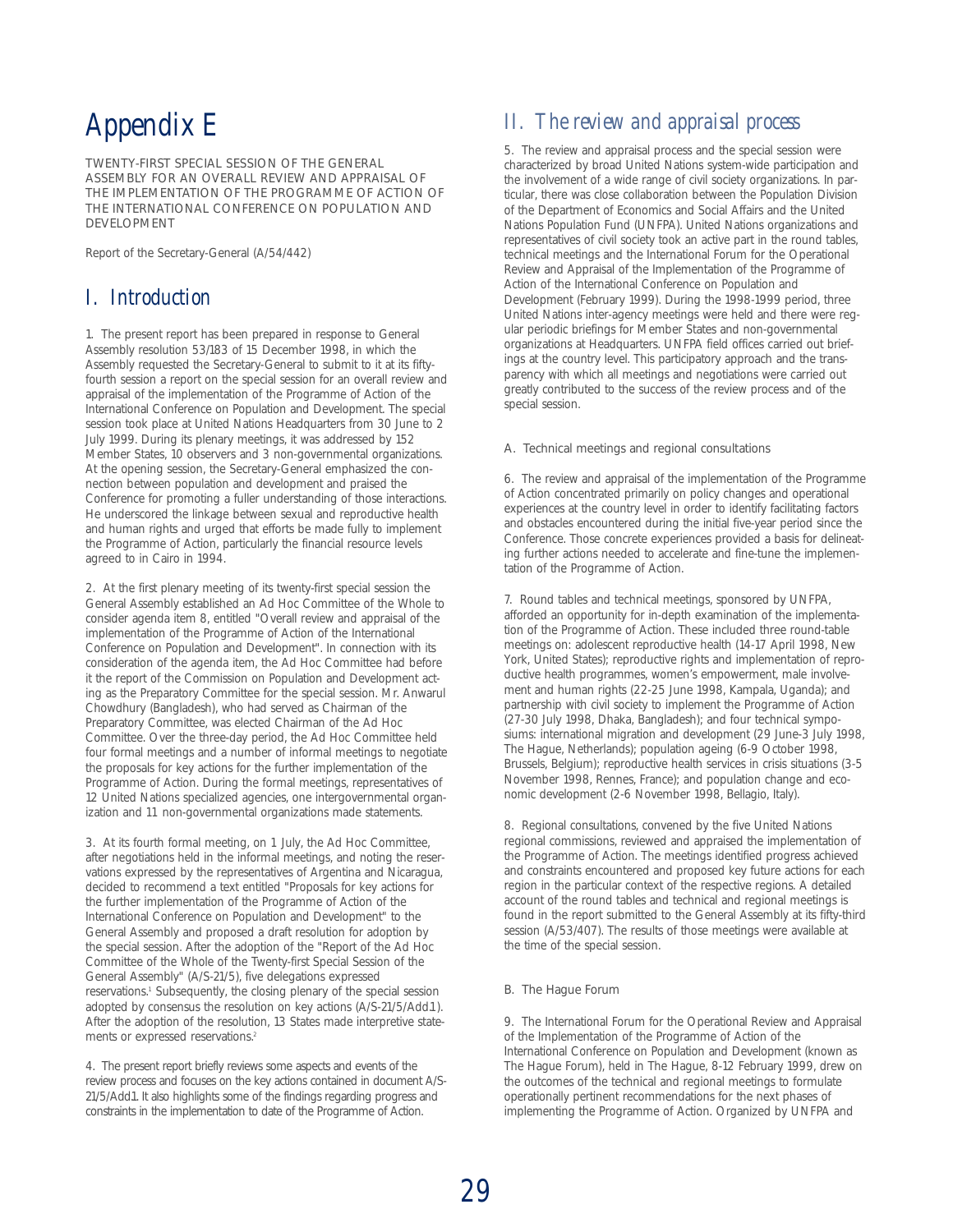hosted by the Government of the Netherlands, The Hague Forum brought together a wide range of partners, including ministers and other high-level governmental officials from 177 countries and territories, parliamentarians, representatives of United Nations organizations and specialized agencies, intergovernmental and non-governmental organizations, youth and the media.

10. The Forum was preceded by three meetings of key partner groups committed to the implementation of the Programme of Action — namely, the International Forum of Parliamentarians on Population and Development (4-6 February 1999); the NGO Forum (6-7 February 1999), which gave non-governmental organizations an opportunity to formulate their contribution to the Forum and the special session; and the Youth Forum (6-7 February 1999), convened to examine how implementation of the Programme of Action met the needs of young people.

11. The report of The Hague Forum provided an assessment of progress to date in five substantive areas addressed by its Main Committee:

(a) Creating an enabling environment for further implementation of the Programme of Action;

(b) Enhancing gender equality, equity and empowerment of women;

(c) Promoting reproductive health, including family planning and sex-

ual health, and reproductive rights;

(d) Strengthening partnerships;

(e) Mobilizing and monitoring resources for further implementation of the Programme of Action.

The Forum report identified actions necessary in each of these areas in order to enhance the implementation of the Programme of Action. It was submitted to the Preparatory Committee for the special session and was drawn upon in the preparation of the Secretary-General's report for the special session containing proposals for key actions for the further implementation of the Programme of Action.

#### C. UNFPA field inquiry

12. UNFPA conducted a global field inquiry in mid-1998 to assess progress and constraints encountered in the implementation of the Programme of Action. The Inquiry focused on the following key areas: policies and programmes in population and development; gender equality, equity and women's empowerment; reproductive rights and reproductive health care; and government partnerships and collaboration with civil society. A total of 114 responses were received from developing countries and countries with economies in transition, and 18 developed countries reported their experiences.

#### Progress

13. The report of the 1998 UNFPA field inquiry found concrete results in implementation, including integrating population concerns into development strategies, institutional changes to accommodate the operationalization of the Programme of Action; policy, legislative and institutional changes in the areas of population and development and reproductive health and rights; recognition of the enhanced role of civil society; an increased involvement of non-governmental organizations; and improved partnership among United Nations agencies and organizations.

14. Countries have begun initiatives to promote the participation of women at policy- and decision-making levels and progress has been made in advocating for the protection of the well-being of the girl-child. Several countries passed legislation outlawing violence against women, with particular focus on the elimination of harmful practices such as female genital mutilation.

15. All countries have accepted the concept of reproductive health, and previously separate family planning programmes are now being integrated into comprehensive reproductive health packages available at the primary health care level. Reproductive health is increasingly considered a priority in health services in emergency situations. Some countries are beginning to address the sexual and reproductive health needs of adolescents, and some concrete measures have been taken to promote male involvement in sexual and reproductive health through advocacy campaigns. There has been some progress in providing access to a full range of safe and reliable family planning methods, and a wider range of contraceptive choices has become available. There is also greater awareness of the risks of maternal mortality and morbidity and recognition of them as developmental and human rights issues.

16. Recognizing the important role of civil society in implementation of the Programme of Action, many Governments have adopted significant measures to promote the involvement of civil society groups in policy formulation, implementation and monitoring. Some Governments have taken measures to strengthen the institutional capacity of civil society, including the provision of funds and the removal of legal restrictions. Parliamentarians have taken action to adopt legislation on reproductive health and gender-based violence, and they have been instrumental in ensuring provision of national budgetary allocations for population and development.

#### **Constraints**

17. A serious lack of financial resources remains one of the primary obstacles to full implementation of the Programme of Action. Donor funding for population activities has stagnated and is far below the required US \$17 billion by the year 2000, as agreed to at the Conference.

18. Developing countries have made some progress in increasing the share of domestic budgets allocated to population. Unfortunately, mobilizing domestic resources for financial crises and dislocations have impeded efforts to generate the required resources to implement national population policies and programmes.

19. Despite some progress, socio-cultural factors continue to hinder the full achievement of gender equality and equity. Women still face violence at all stages in their life cycle, and poverty remains disproportionately high among female-headed households. The feminization of poverty has increased such forms of violence as trafficking and forced prostitution. Women are still very much underrepresented in positions of power and decision-making, and they typically earn less than men for work of equal value. In many societies, sons are favoured over daughters when choices have to be made. The lack of coordination mechanisms and funding constraints often preclude more extensive collaboration between government and civil society groups. Often, there are no legal frameworks, regulations or guidelines to facilitate partnerships with non-governmental organizations. Insufficient human and financial resources and a lack of technical capacity in both Governments and non-governmental organizations also impede effective partnerships. The private sector continues to remain underinvolved in population and development activities.

## *III. The special session*

#### A. Preparatory Committee

20. The Commission on Population and Development, which met in an open-ended session at United Nations Headquarters from 24 March to 1 April 1999, acted as the Preparatory Committee for the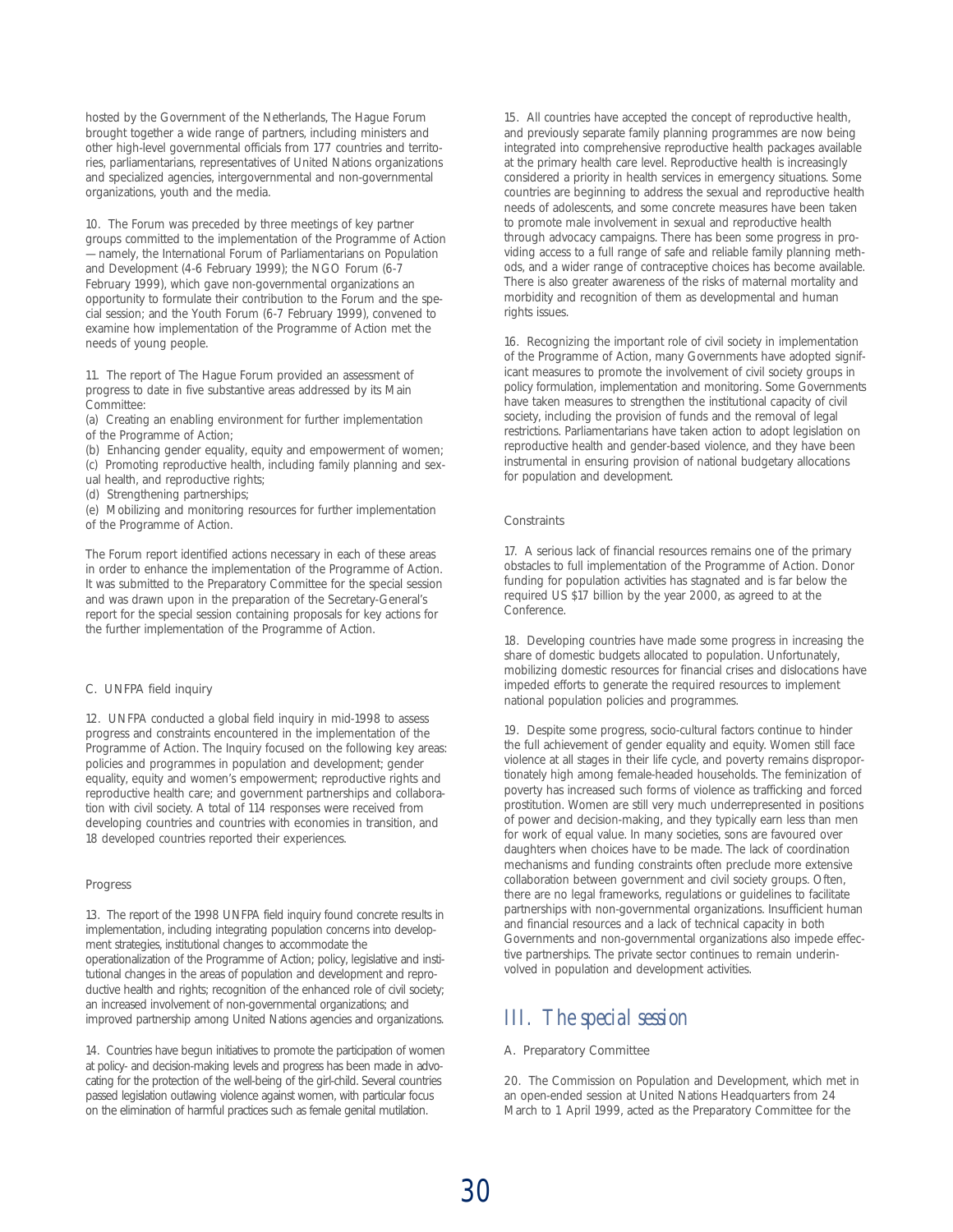special session. The Committee had before it two information documents: "Review and appraisal of the progress made in achieving the goals and objectives of the Programme of Action of the International Conference on Population and Development" (E/CN.9/1999/PC/2); and "Report of the International Forum for the Operational Review and Appraisal of the Implementation of the Programme of Action of the International Conference on Population and Development" (E/CN.9/1999/PC/3); and one document for consideration, "Proposals for key actions for the further implementation of the Programme of Action of the International Conference on Population and Development" (E/CN.9/1999/PC/4). This last-mentioned report served as the basis for formulating a document to be submitted to the special session. Although it reached agreement on a number of sections, the Preparatory Committee felt that more time was needed to negotiate certain other sections. Hence, it agreed to meet for informal consultations at United Nations Headquarters from 5 to 7 May.

21. During those informal consultations, a number of paragraphs were adopted *ad referendum*. However, there were some problem issues — e.g., adolescents; family planning methods; abortion; resource mobilization — on which negotiations could not be completed. It was decided that the Preparatory Committee would meet again four days prior to the special session (24-25 and 28-29 June). When the Preparatory Committee ended on 29 June, several contentious paragraphs remained. The resolution of those paragraphs was left to the Ad Hoc Committee of the Whole.

22. The Commission on Population and Development, acting as the Preparatory Committee, also considered arrangements for the accreditation of non-governmental organizations at the special session. Noting that, pursuant to General Assembly resolutions 52/188 of 18 December 1997 and 53/183 of 15 December 1998, the President of the Assembly was invited, in consultation with Member States, to propose appropriate modalities for the effective involvement of non-governmental organizations in the special session, the Commission decided to invite to the special session those non-governmental organizations in consultative status with the Economic and Social Council and non-governmental organizations already accredited to the Conference and/or the Preparatory Committee. The Commission also decided that the accreditation of other interested non-governmental organizations, including those that had applied for consultative status with the Economic and Social Council, would be examined by a committee composed of the Bureau of the Preparatory Committee and the Secretariat by 14 May 1999. The Committee would make appropriate recommendations to the Preparatory Committee at its resumed session for a decision, provided that requests for accreditation were accompanied by information on the organization's competence and relevance to the subject of the special session.

#### B. Key actions

23. At the final plenary meeting, held late on 2 July, the 177 Member States participating in the special session adopted by consensus "Key actions for the further implementation of the Programme of Action of the International Conference on Population and Development" (A/S-21/5/Add.1). This comprehensive document, arrived at through lengthy negotiation, affirmed the Programme of Action and made a number of noteworthy advances. For example, it called attention to population and development concerns, noting the linkages between population, economic growth and environment. It recognized the implications of changing age structure and the ageing of the population, and underscored the urgent need for policies and programmes to deal with the causes of international migration, internal migration and urbanization, and the resultant dislocations. The special session called on Governments to ensure that the human rights of women and girls, particularly the freedom from coercion,

discrimination and violence, including harmful practices and sexual exploitation, were respected, protected and promoted through the development, implementation and effective enforcement of gendersensitive policies and legislation.

24. The special session called for intensified action in the following areas: reproductive and sexual health; maternal mortality; the reproductive health needs of adolescents; reducing abortion and addressing the health consequences of unsafe abortion; prevention of HIV/AIDS; gender issues and education. In several key areas, it recommended new benchmarks:

- (a) The 1990 illiteracy rate for women and girls should be halved by 2005; and by 2010, the net primary school enrolment ratio for children of both sexes should be at least 90 per cent;
- (b) By 2005, 60 per cent of primary health care and family planning facilities should offer the widest achievable range of safe and effective family planning methods, essential obstetric care, prevention and management of reproductive tract infections, including sexually transmitted diseases, and barrier methods to prevent infection; 80 per cent of facilities should offer such services by 2010, and all should do so by 2015;

(c) At least 40 per cent of all births should be assisted by skilled attendants where the maternal mortality rate is very high, and 80 per cent globally, by 2005; these figures should be 50 and 85 per cent, respectively, by 2010; and 60 and 90 per cent by 2015;

- (d) The gap between the proportion of individuals using contraceptives and the proportion expressing a desire to space or limit their families should be reduced by half by 2005, by 75 per cent by 2010, and by 100 per cent by 2015. Recruitment targets or quotas should not be used in attempting to reach this goal;
- (e) To reduce vulnerability to HIV/AIDS infection, at least 90 per cent of young men and women, aged 15-24, should have access by 2005 to preventive methods — such as female and male condoms, voluntary testing, counselling, and follow up, and at least 95 per cent by 2010. HIV infection rates in persons 15-24 years of age should be reduced by 25 per cent in the most affected countries by 2005 and by 25 per cent globally by 2010.

25. Recognizing that financial resources are critical to the achievement of the Conference goals and to reaching the more ambitious benchmarks, the special session urged developed countries to redouble their efforts to mobilize funds in accordance with the levels agreed to at Cairo. It called upon developing countries and countries with economies in transition to strengthen their commitment to attaining the Conference goals and to continue mobilizing domestic resources. The special session reiterated that the international community should provide the necessary financial and technical assistance to support developing countries and countries with economies in transition to implement the Programme of Action. It urged particular attention to countries in Africa and countries dealing with the consequences of emergency situations and financial crises. South/South cooperation and the 20/20 Initiative were cited as modalities for reaching population and social sector objectives.

## *IV. Next steps*

26. The twenty-first special session of the General Assembly was widely regarded as a most successful endeavour. It demonstrated the effectiveness of the United Nations in building global consensus through open and inclusive discussion. It marked the culmination of five years of impressive progress in implementing the Cairo consensus on population as a development issue of concern to all countries. It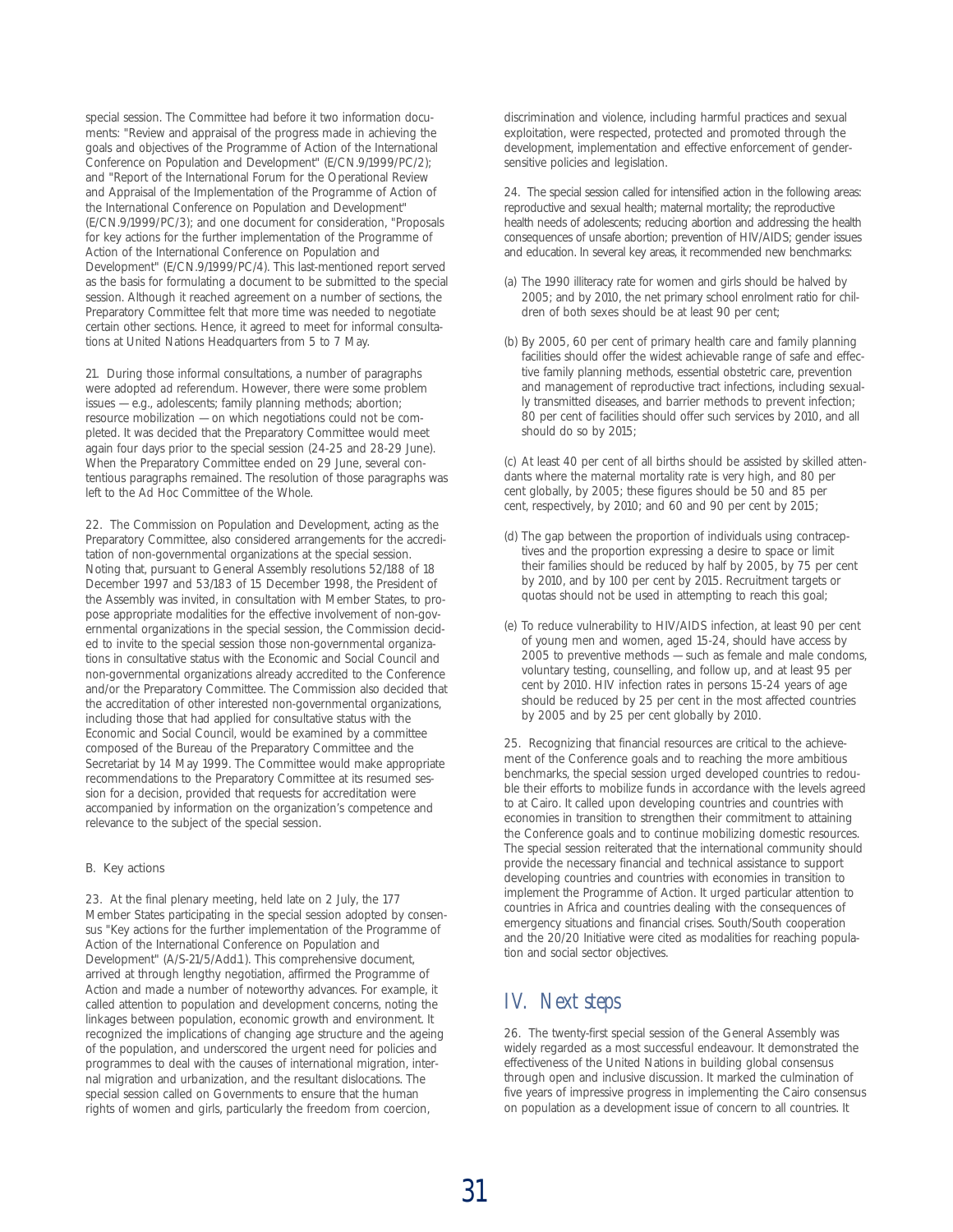was especially successful in effectively involving civil society groups, most notably in having three non-governmental organization representatives address the final plenary meeting.

27. The special session affirmed the commitments made in Cairo in 1994. The progress of the first five years provides an encouraging basis on which to build. Formidable challenges, however, still remain. Resource mobilization for population activities must be placed high on the global development agenda if the international community is fully to implement the Conference goals and objectives.

28. The report on key actions (A/S-21/5/Add.1) provides a practical guide for focusing and intensifying implementation efforts. At the end of October 1999, the Task Force on Basic Social Services for All (BSSA) will meet to discuss how best the United Nations agencies and organizations can continue effective collaboration, particularly at the country level, to promote the further implementation of the Programme of Action. The Task Force will also attempt to identify possible new indicators to correspond with the benchmarks agreed to at the special session and the updating of existing previously agreed indicators.

29. Over the next few years, there will be a number of special sessions of the General Assembly marking the fifth anniversaries of other major United Nations conferences and summits. Efforts are being made to work with the respective secretariats of those events to convey the "lessons learned" from the twenty-first special session. To that end, a briefing on organizational and substantive issues has already been held with the Department of Economic and Social Affairs, which

is responsible for the twenty-second special session, for the review and appraisal of the implementation of the Programme of Action for the Sustainable Development of Small Island Developing States (27-28 September 1999); the special session entitled "Women 2000: Gender Equality, Development and Peace for the Twenty-first Century" (5-9 June 2000); and the special session on the implementation of the outcome of the World Summit for Social Development and further initiatives (26-30 June 1999). Also, a briefing on the twenty-first special session will be made to the Administrative Committee on Coordination at its second session (29-30 October 1999).

30. Attention should now turn to possible options to mark the tenth anniversary in 2004, of the adoption of the Programme of Action. The Bureau of the Commission on Population and Development at its 1999 inter-sessional meeting recommended that options for the 2004 event be discussed by the Commission at its thirty-third session.

#### *Notes*

- 1 Argentina, Guatemala, Libyan Arab Jamahiriya, Nicaragua, Sudan.
- 2 Australia, China, Egypt, Holy See, Iran (Islamic Republic of), Jordan, Kuwait, Malta, Morocco, Qatar, Yemen, United Arab Emirates, United States of America.